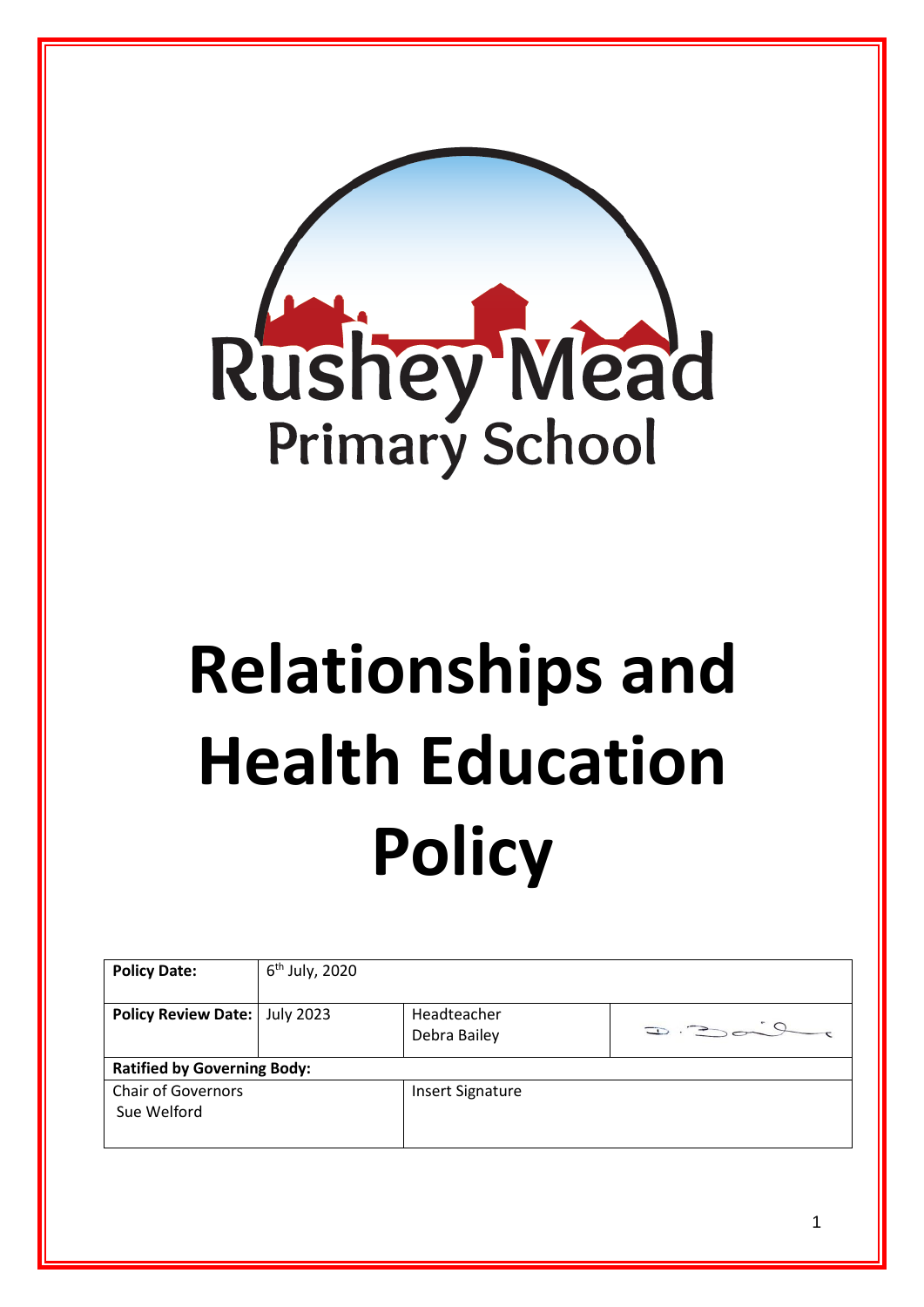### **Relationships and Health Education Policy (RSHE)**

#### Rationale and Ethos

This policy covers our school's approach to Relationship, Sex and Health Education. It was produced by staff, governors and members of local schools through consultation with parents and other interested stakeholders.

We define 'relationships and sex education' as 'enabling children to embrace the challenges of creating a happy and successful adult life.

We believe relationships, sex and health education is important for our pupils and our school because:

- It is giving children the knowledge that will enable them to make informed decisions about their wellbeing, health and relationships and to build their self- efficacy.
- It is about giving children the opportunity to put knowledge into practice as they develop the capacity to make sound decisions when facing risks, challenges and complex contexts.
- It is the recognition that everyone faces difficult situations in their lives and how relationship and sex education can support young people to develop resilience, to know how and when to ask for help, and to know where to access support

We view the partnership of home and school as vital in providing the context to both complement and reinforce what pupils learn at home about healthy, respectful relationships, focusing on family and friendships, in all contexts, including online, as well as how to be healthy.

Our school's overarching aims for our pupils are:

- to foster pupil wellbeing and develop resilience and character that we know are fundamental to pupils being happy, successful and productive membersof society.
- to know how to be safe, including online
- to be healthy both mentally and physically healthy
- to be able to manage their academic, personal and social lives in a positive way
- to demonstrate personal attributes including kindness, integrity,generosity, honesty, respect and tolerance in order to contribute to adult life in British Society

We ensure RSHE is inclusive and meets the needs of all our pupils, including those with special educational needs and disabilities (SEND.). This will be achieved by ensuring content and teaching is differentiated to meet the specific needs of pupilsat different developmental stages. As with all teaching for these subjects, we will ensure that their teaching is sensitive, age-appropriate, and developmentally appropriate and delivered with reference to the law.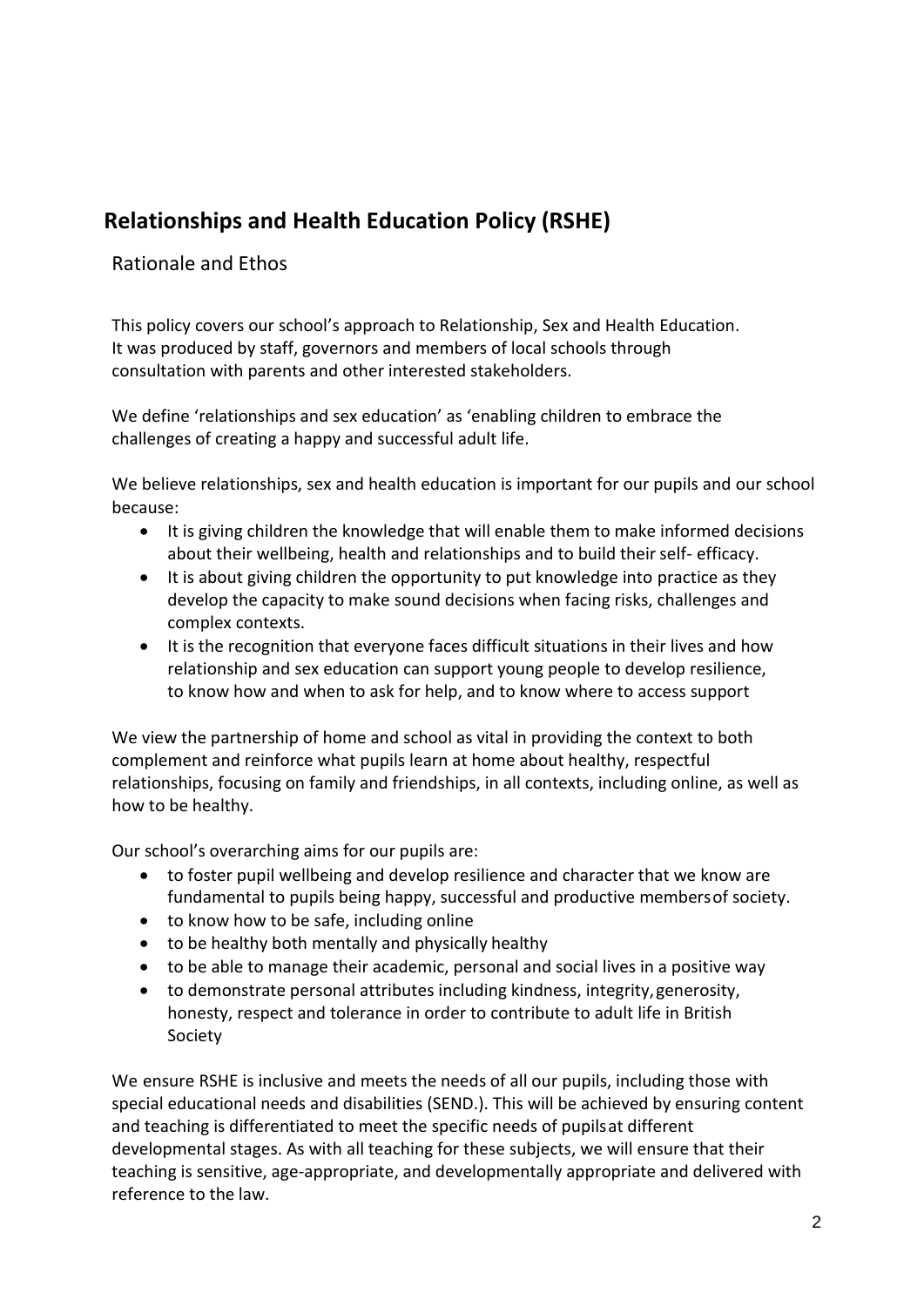We will ensure that the needs of all pupils are appropriately met, and that all pupils understand the importance of equality and respect. As a school we will ensure we comply with the relevant provisions of the Equality Act 2010, recognising under which sexual orientation and gender reassignment are amongst the protected characteristics. We ensure RSHE fosters gender equality and LGBT+ equality by ensuring content is age appropriate and developmentally appropriate. It will be taught sensitively and inclusively, with respect to the backgrounds and beliefs of pupils and parents while always with the aim of providing pupils with the knowledge they need of the law. Content will be integrated into programmes of study for RSHE within our PSHE curriculum and will not be taught as stand-alone units.

The intended outcomes of our programme are that pupils will:

- know and understand the characteristics of positive relationships, with particular reference to friendships, family relationships, and relationshipswith other children and with adults.
- understand they have a right to personal space and boundaries, showing respect and understanding the differences between appropriate and inappropriate or unsafe physical touch. Recognise and know how toreport abuse, including emotional, physical and sexual abuse
- understand they have a responsibility to treat each other with kindness, consideration and respect including when on line, permission seek andgive and understand the concept of privacy
- develop the skills of being able to express their emotions and seek helpwhere needed, to build friendship and recognise how this can support mental well being
- develop the personal attributes of honesty, integrity, courage, humility, kindness, generosity, trustworthiness and sense of justice, and character traits such as perseverance, working towards long term goals, dealing with setbacks, resilience permission seeking and giving, and the concept of personal privacy
- understand how the Equality Act 2010 relates to them as a child andthrough adult life, to recognise and challenge any form of discrimination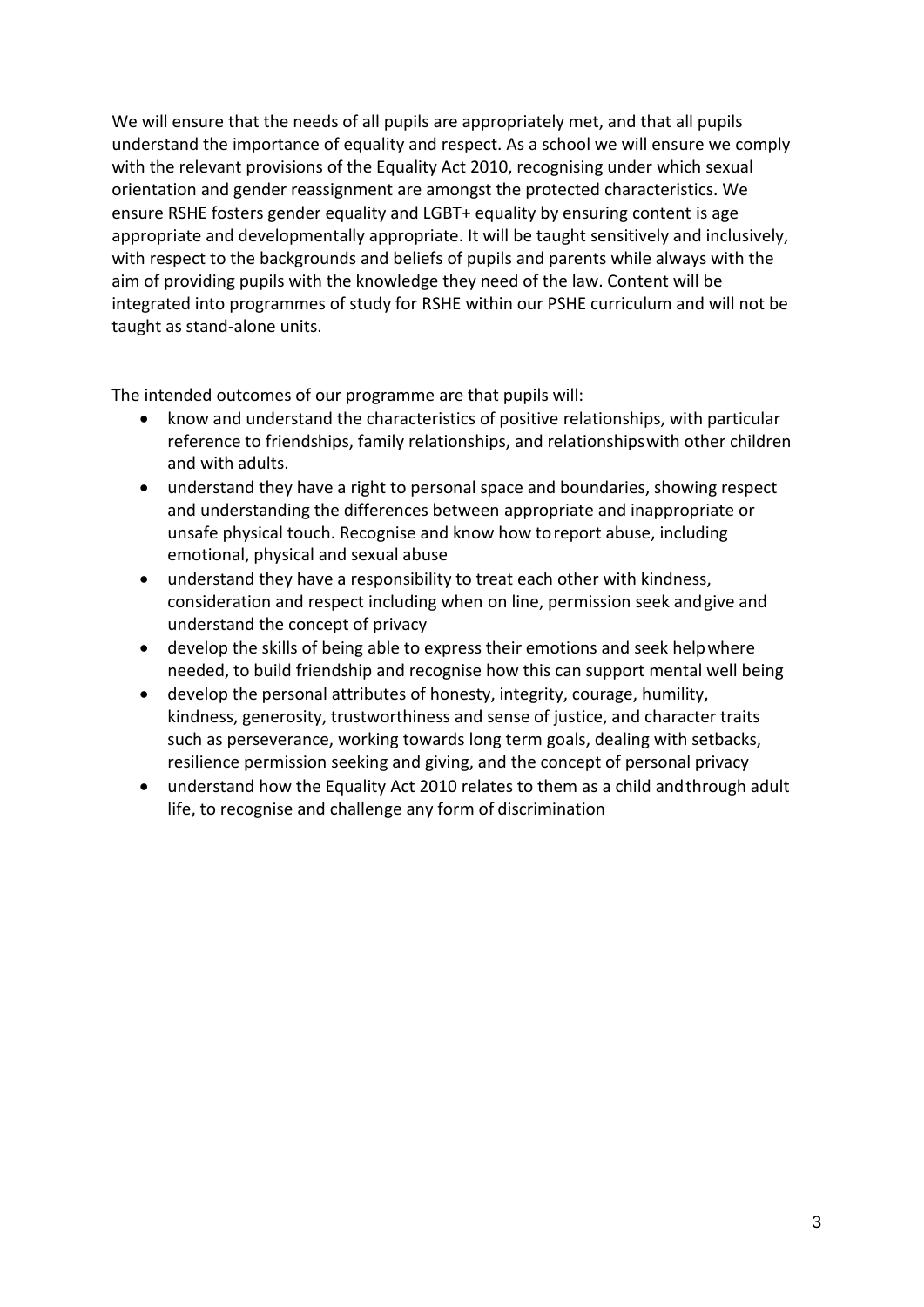#### **Roles and Responsibilities**

The RSHE programme will be led by PSHE leaders with the support of senior leaders and the governing body/trustees.

It will be taught by class teachers and delivered through the school curriculum and wider opportunities within the school.

The aims and intended outcomes of our approach are encompassed within the school visions and values to promote learning.

The RSHE programme will be supported by additional staff in school, appropriate external visitors and developed through advice from professional associations.

#### **Governors**

As well as fulfilling their legal obligations, the governing bodies should also make sure that:

- all pupils make progress in achieving the expected educational outcomes;
- the subjects are well led, effectively managed and well planned;
- the quality of provision is subject to regular and effectiveself-evaluation;
- teaching is delivered in ways that are accessible to all pupils withSEND;
- clear information is provided for parents on the subject content and the right to request that their child is withdrawn from non-statutory content
- the subjects are resourced, staffed and timetabled in a way that ensures thatthe school can fulfil its legal obligations.

#### **Headteacher and PSHE Leader**

It is the responsibility of the Head Teacher/PSHE leader to ensure that

- both staff and parents are informed about our RSHE policy, and that thepolicy is implemented effectively.
- Staff are given sufficient training, so that they can teach about relationship and sex education effectively, and handle any difficult issues with sensitivity.
- they liaise with external agencies regarding the school RSHE programme,and ensures that all adults who work with our children on these issues are aware of the school policy, and work within its framework.
- Monitoring of this policy on a regular basis, and report to governors when requested, on the effectiveness of the policy.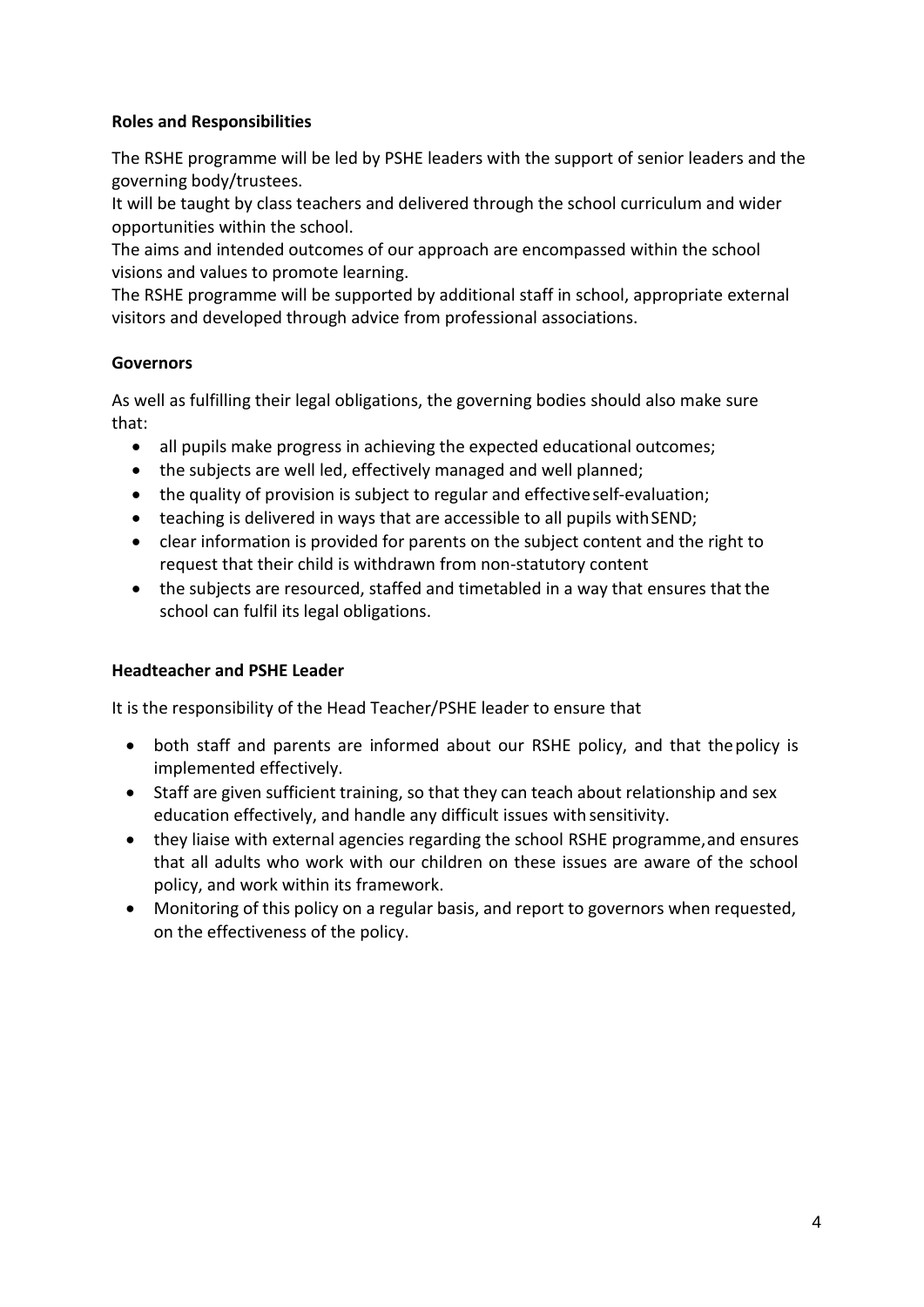**Adults working with children** are entitled to:

- Access to high quality, up-to-date, accurate information, resourcesand training
- Mutual understanding of roles and responsibilities in relation to the planning and delivery of RSHE
- Contribute their views and ideas in support of the development of RSHEfor children
- Professional guidance and support
- Opportunities to share good practice
- Be informed about issues of confidentiality and procedures to be followed.

#### **External Visitors**

Working with external organisations can enhance delivery of these subjects, bringing in specialist knowledge and different ways of engaging with young people.

School will ensure:

- Validity of the visitor or visiting organisation's credentials.
- Teaching delivered by the visitor fits with the planned programmeand published policy.
- Discussion occurs in relation to the detail of how the visitor will delivertheir sessions and ensure that the content is age-appropriate and accessible for the pupils.
- Review the materials visitors will use as well as a lesson plan in advance,so that they can ensure it meets the full range of pupils' needs (e.g. special educational needs).
- Agree how confidentiality will work in any lesson and that the visitor understands how safeguarding reports should be dealt with in line withschool policy

#### **Parents, carers and other adults in the community** are entitled to:

- Accessible, accurate, up-to-date, information delivered in a way whichmeets their needs
- A safe and supportive environment for their children
- Information on how and when RSHE is taught
- Understand their rights and responsibilities in relation to RSHE policyand curriculum
- Be informed about issues of confidentiality and how it affects them and their children
- Have their views and ideas received in a respectful, non-judgementalmanner.

#### **Legislation**

The Relationships Education, Relationships and Sex Education and Health Education (England) Regulations 2019, made under sections 34 and 35 of the Children and Social Work Act 2017, make Relationships Education compulsory for all pupils receiving primary education. They also make Health Education compulsory in all schools. The RSHE policy supports/complements the following policies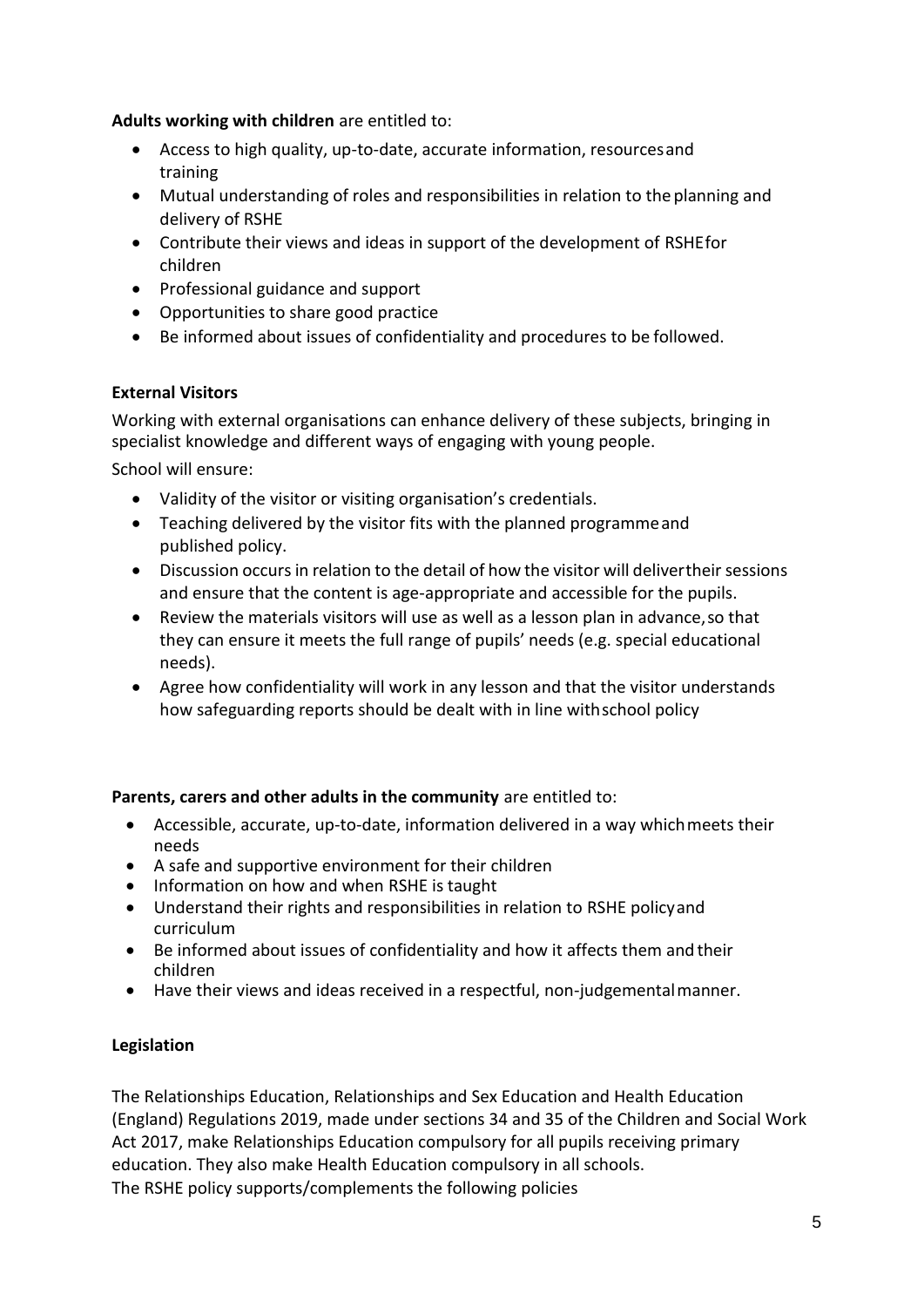- o PSHE policy
- o Safeguarding Policy
- o Anti-Bullying Policy
- o Equality Policy and statement
- o Acceptable use of IT policy
- Documents that inform the school's RSHE policy include:
	- o Education Act (1996)
	- o Learning and Skills Act (2000)
	- o Education and Inspections Act (2006)
	- o Equality Act (2010),
	- o Supplementary Guidance SRE for the 21st century (2014)
	- o Keeping children safe in education Statutory
	- o safeguarding guidance (2019)
	- o Children and Social Work Act (2017)
	- o DFE guidance RSHE 2019

#### **Curriculum Design**

Our RSHE programme is an integral part of our whole school PSHE.

High quality relationships and sex education helps create safe school communities in which pupils can grow, learn and develop positive, healthy behaviour for life. We teach RSHE on the understanding that:

- it is taught in the context of family life;
- it is part of a wider process of social, personal, spiritual and moraleducation;
- children should be taught to have respect for their own bodies;
- children should learn about their responsibilities to others, and be awareof the consequences of sexual activity;
- it is important to build positive relationships with others, involving trust and respect, both in person and online;
- it makes a significant contribution to our duty to safeguard and protect all children;
- it plays a key role in improving health outcomes for children and young people such as reducing teenage pregnancy and risk taking behaviour, including online behaviour

We teach about relationships and sex through different aspects of the curriculum. While we carry out the main RSHE in our PSHE curriculum, we also do some RSHE through the statutory science curriculum and other subject areas, such as PE and ICT. We believe all these contribute significantly to children's knowledge and understanding of positive relationships, their own bodies, and how they are changing and developing.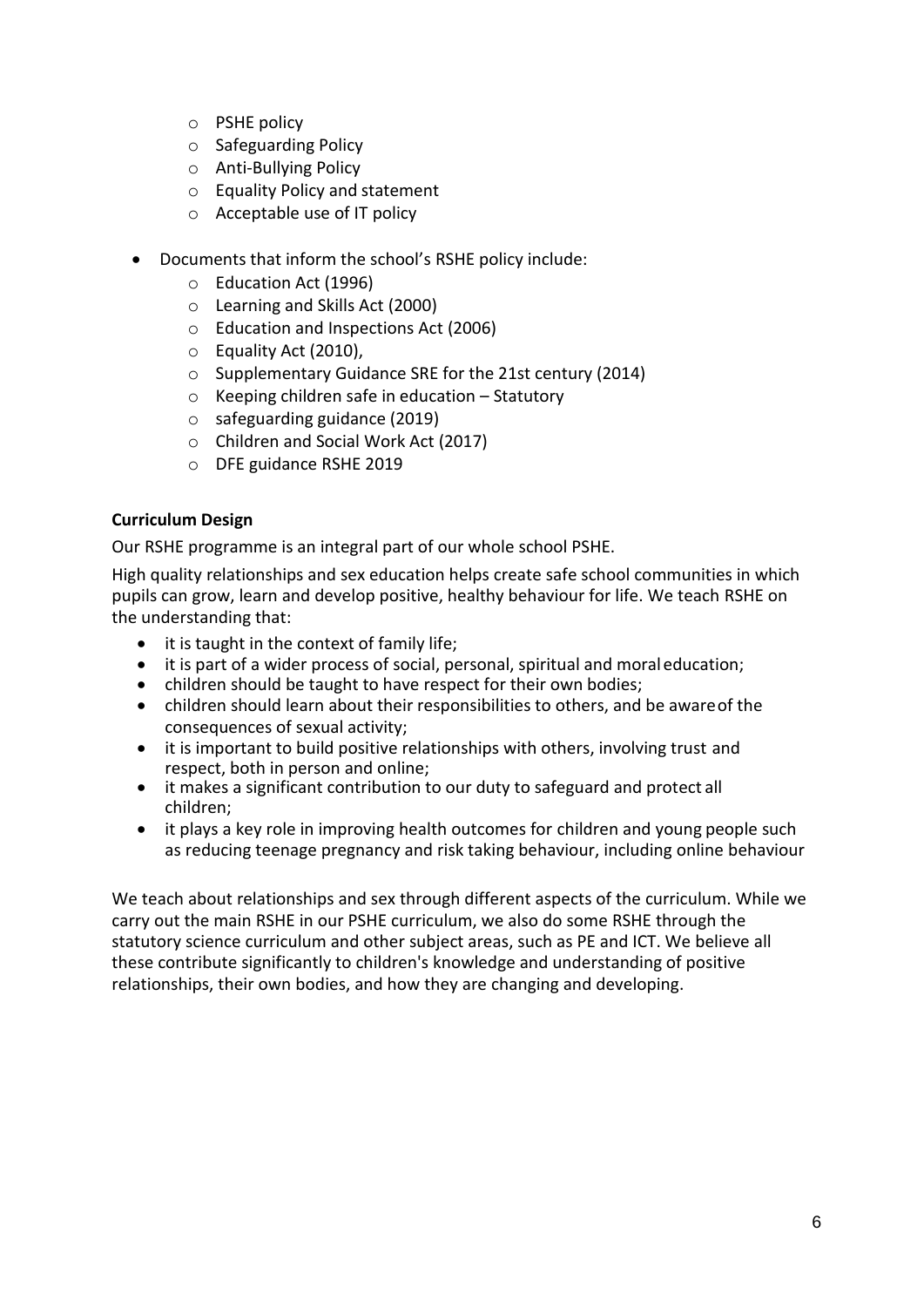Our relationship and sex education provision and will cover

| Relationships                                                                                                                                              | Health and mental well being                                                                                                                                                                                             | Other foci Living in the Wider<br>World - Beyond DFE<br>framework |
|------------------------------------------------------------------------------------------------------------------------------------------------------------|--------------------------------------------------------------------------------------------------------------------------------------------------------------------------------------------------------------------------|-------------------------------------------------------------------|
| Families and people who care<br>for me<br>Caring friendship<br>Respectful friendships<br><b>Online Relationships</b><br><b>Being Safe</b><br>Sex education | Mental Well-being<br>Internet Safety and Harm<br>Physical health and fitness<br><b>Healthy Eating</b><br>Drug, alcohol and tobacco<br>Health and prevention<br><b>Basic First Aid</b><br><b>Changing Adolescent Body</b> | Economic Well-being<br>Enterprise<br>Careers                      |

The overriding concepts explored through the curriculum are:

- Identity (their personal qualities, attitudes, skills, attributes and achievements and what influences these; understanding and maintaining boundariesaround their personal privacy, including online)
- Relationships (including different types and in different settings,including online)
- A healthy (including physically, emotionally and socially), balancedlifestyle (including within relationships, work-life, exercise and rest, spending and saving and lifestyle choices)
- Risk (identification, assessment and how to manage risk, rather than simply the avoidance of risk for self and others) and safety (including behaviourand strategies to employ in different settings, including online in an increasingly connected world
- Diversity and equality (in all its forms, with due regard to the protected characteristics set out in the Equality Act 2010)
- Rights (including the notion of universal human rights),responsibilities (including fairness and justice) and consent (in different contexts)
- Change (as something to be managed) and resilience (the skills, strategies and 'inner resources' we can draw on when faced with challenging changeor circumstance)
- Power (how it is used and encountered in a variety of contexts including online; how it manifests through behaviours including bullying, persuasion, coercion and how it can be challenged or managed through negotiationand 'win-win' outcomes)
- Career (including enterprise, employability and economic understanding)

We understand the importance of ensuring that all children in our school receive their entitlement to RSHE. We will carefully consider special educational needs or disability, gender, sexual orientation and age, nationality, religion, cultural and linguistic background when planning and delivering RSHE.

In relation to nationality, sexual orientation, religion and cultural diversity, we value the different backgrounds of our pupils and, in addressing different views and beliefs, seek to promote tolerance and understanding.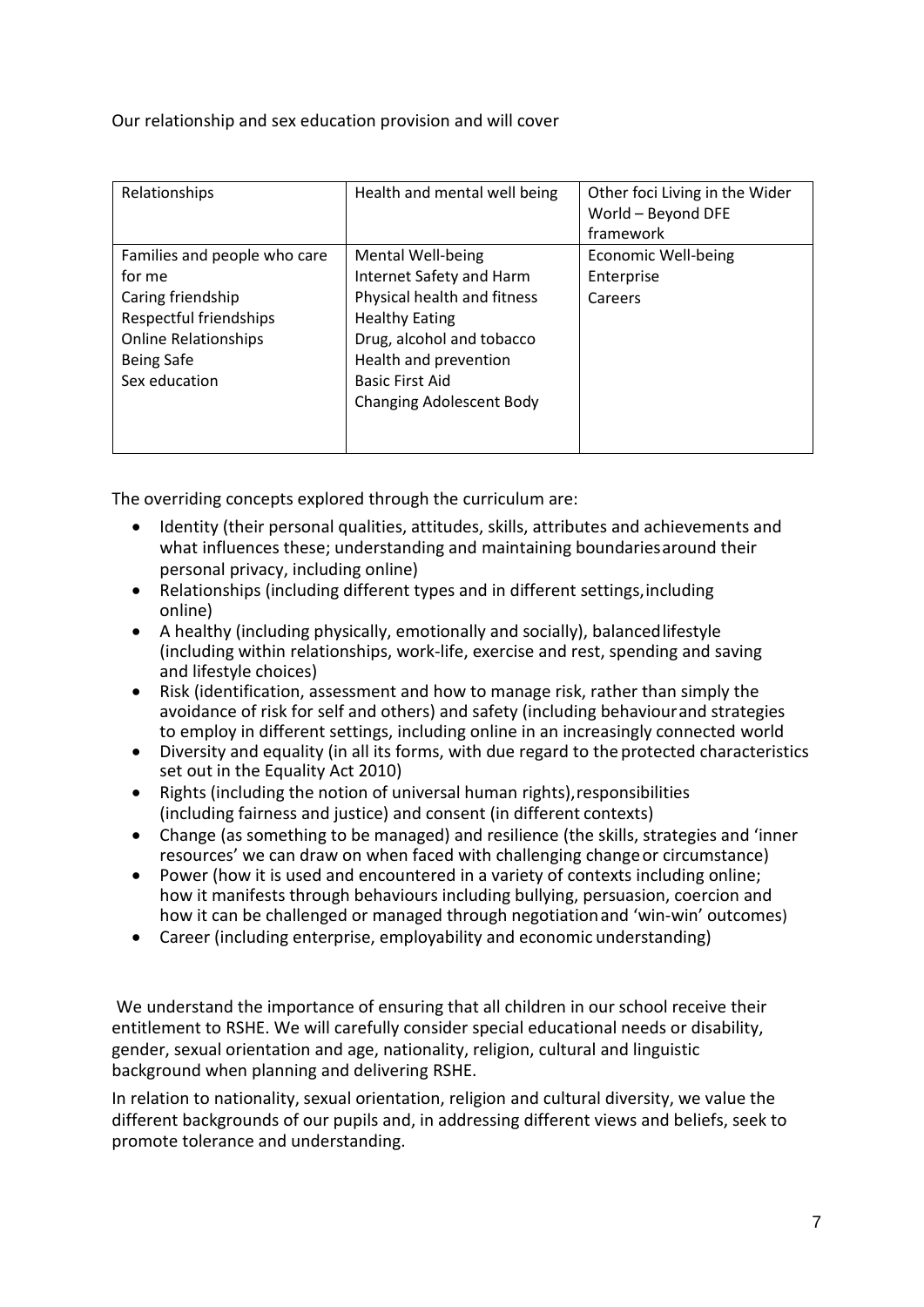In order to ensure the RSHE Curriculum meets the needs of all:

- We will accept and celebrate difference.
- We will encourage respect and discourage abuse and exploitation.
- We will not ask children to represent the views of a particular religious or cultural group to their peers, unless they choose to do so.

In relation to those with special educational needs or disability, we will review our RSHE Programme to ensure that provision is made for those with additional needs. We will consider:

- their level of vulnerability
- their need to learn and demonstrate appropriatebehaviour
- their need to develop self-esteem and positive bodyimage
- the need to involve all staff, including support staff and carers, inpolicy development, planning and training
- the management of personal care
- clarity about sources of support for pupils.

Our RSHE programme will be taught through a range of teaching methods and interactive activities, including use of drama techniques, scenario script writing, videoing, animating, range of presentation styles, debate, discussions, investigating and analysing information, blogs, podcast, journaling/diary writing

Lessons will be differentiated by all staff or visitors delivering sessions to ensure that individual needs of children are met.

Selected resources, such as books and film clips, will be used which support and promote understanding within a moral/values context. High quality resources will support our RSHE provision and will be regularly reviewed. We will avoid a 'resource- led' approach to delivering RSHE, instead focusing on the needs of the children and our planned learning objectives. We will carefully select resources which meet these objectives. We will carefully evaluate teacher resources, leaflets and videos, before using them. We will select resources which:

- are consistent with our Curriculum for RSHE
- relate to the aims and objectives of this Policy
- are suitable to the age, maturity, needs, linguistic proficiency and ability of the children
- appeal to adults and children<br>• are un-to-date in factual conte
- are up-to-date in factual content
- are produced by a reputable organisation
- do not show unfair bias e.g. towards a commercial product
- avoid racial, gender and sexual stereotyping
- encourage active and participative learning
- conform to the legal requirements for RSHE.

Learning about relationships and sex education in PSHE education lessons will link to/complement learning in Science, Religious Education, Health Education, including mental health education. Sex education is a non-compulsory part of the RSHE education we offer. Parents have the right to request their child be withdrawn. More details on this aspect can be found in the Sex Education Policy attached in Appendix 3

Pupils will be encouraged to reflect on their own learning and progress, either through self-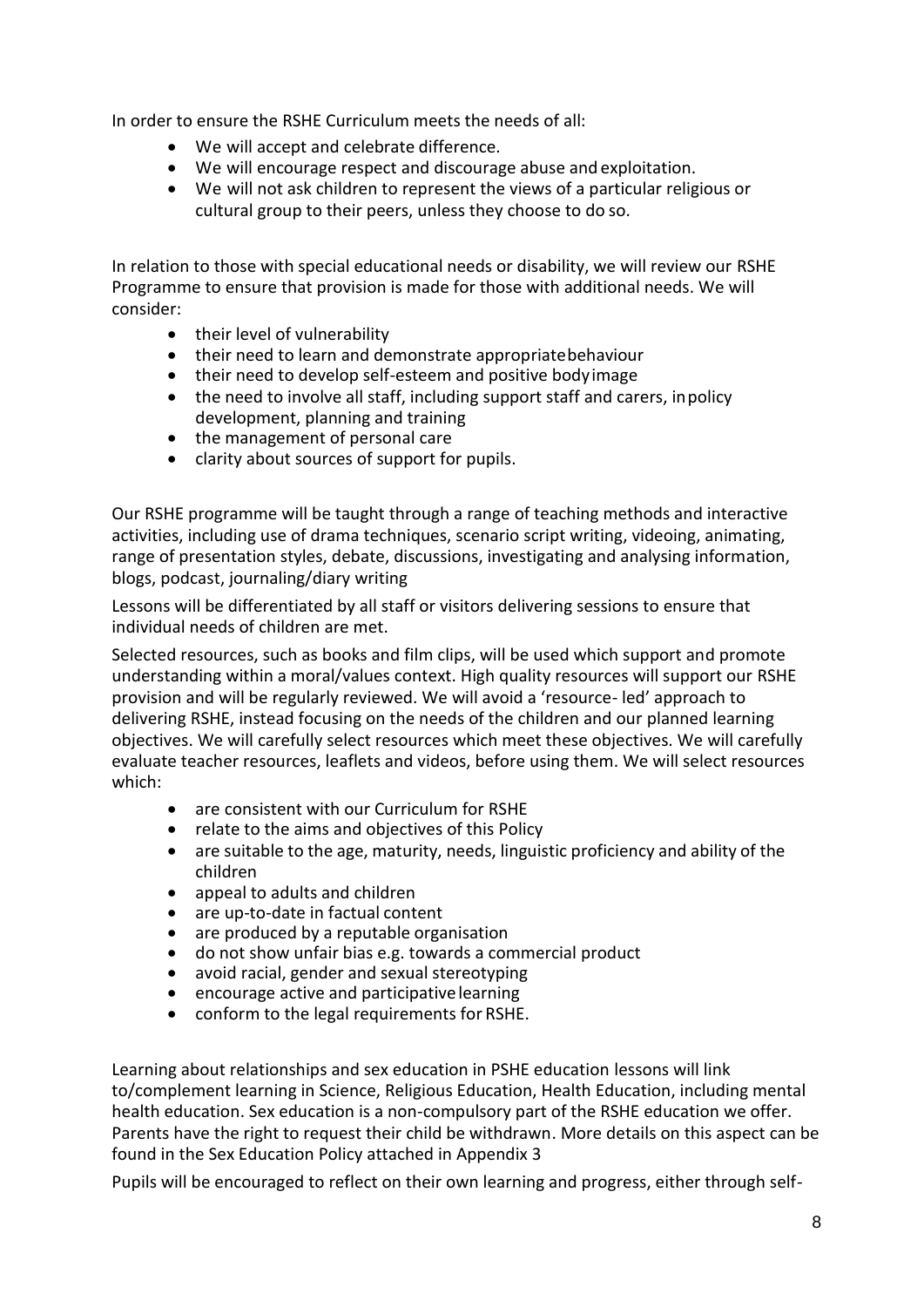evaluation tools or through discussion. . This will be integral within the approach to assessment of RSHE. We recognise that it is difficult for teachers to accurately assess a pupil's self-confidence or sense of their own identity and values,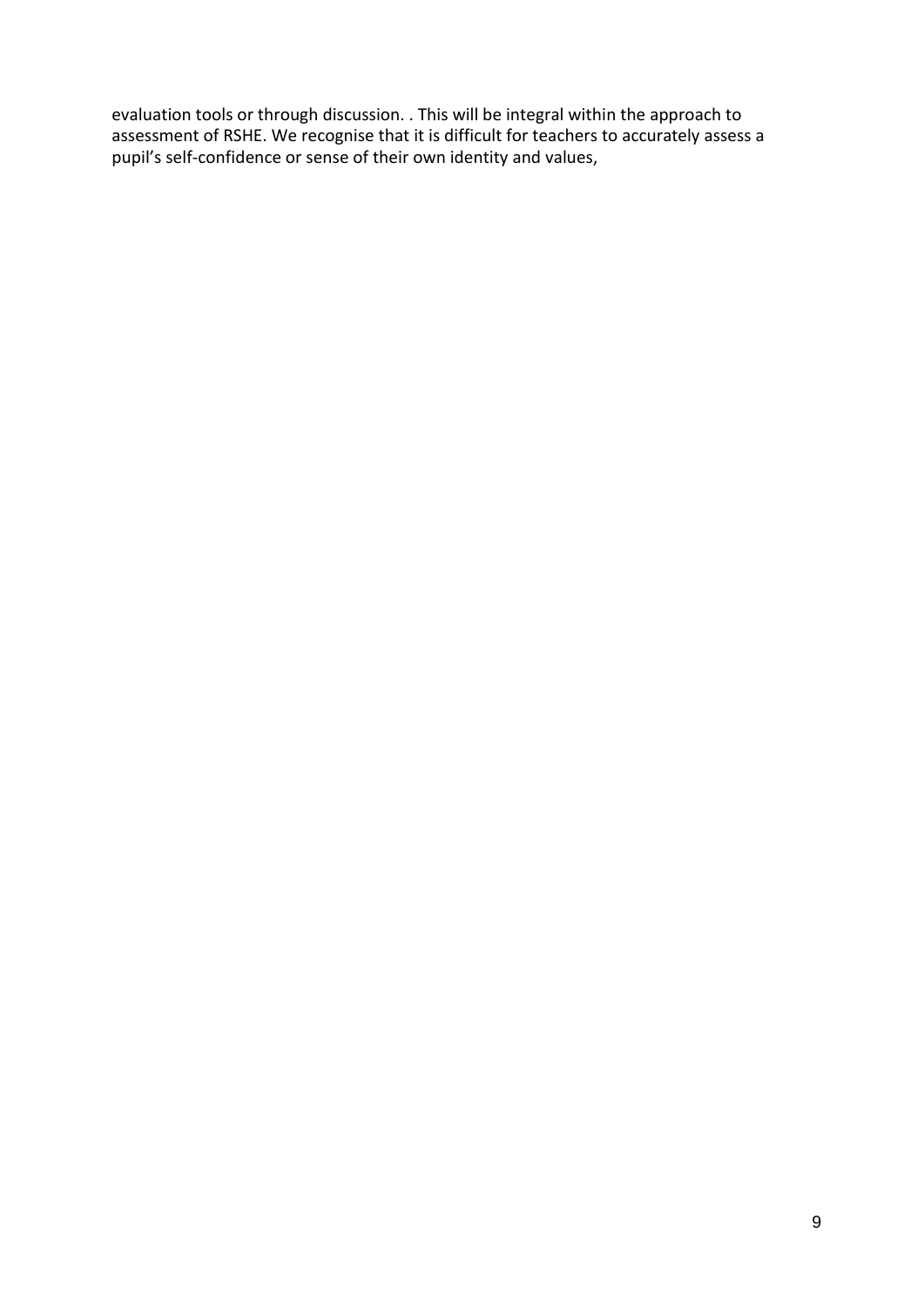however, pupils themselves will be able to judge, for instance, whether they feel more confident, or have a firmer sense of their own beliefs and opinions than they did before a particular series of lessons. Assessing learning must therefore use a combination of teacher assessment and pupil self- and peer assessment.

The learning we wish to assess will relate to the pupils' attributes and skills (such as resilience, negotiation, self-awareness, risk management and interpersonal skills), as well as the knowledge and understanding related to the context (for example bullying, consent, mental and emotional health).

An overview of the learning in each year group can be found on the school website and in Appendix 1 and Appendix 2 attached.

#### **Staff Training**

Teaching RSHE can be very rewarding, but we understand that, in order to feel confident, staff need opportunities to develop the knowledge, skills and attitudes. We recognise that all adults have different personal beliefs and attitudes about RSHE. We will discuss relevant issues and, where appropriate, arrange training to enable staff members to feel confident in delivering the Curriculum for RSHE. We will also encourage the sharing of good practice. Those with special responsibility for the development of RSHE will be offered opportunities to consult with advisors.

#### **Safe and effective practice**

We will ensure a safe learning environment through ensuring RSHE is taught in a safe, nonjudgemental environment where adults and children are confident thatthey will be respected.

Teachers and pupils will agree ground rules at the beginning of any RSHE work, in addition to those already used in the classroom.

They will cover the following areas:

- Appropriate use of language
- The asking and answering of personal questions
- Strategies for checking or accessing information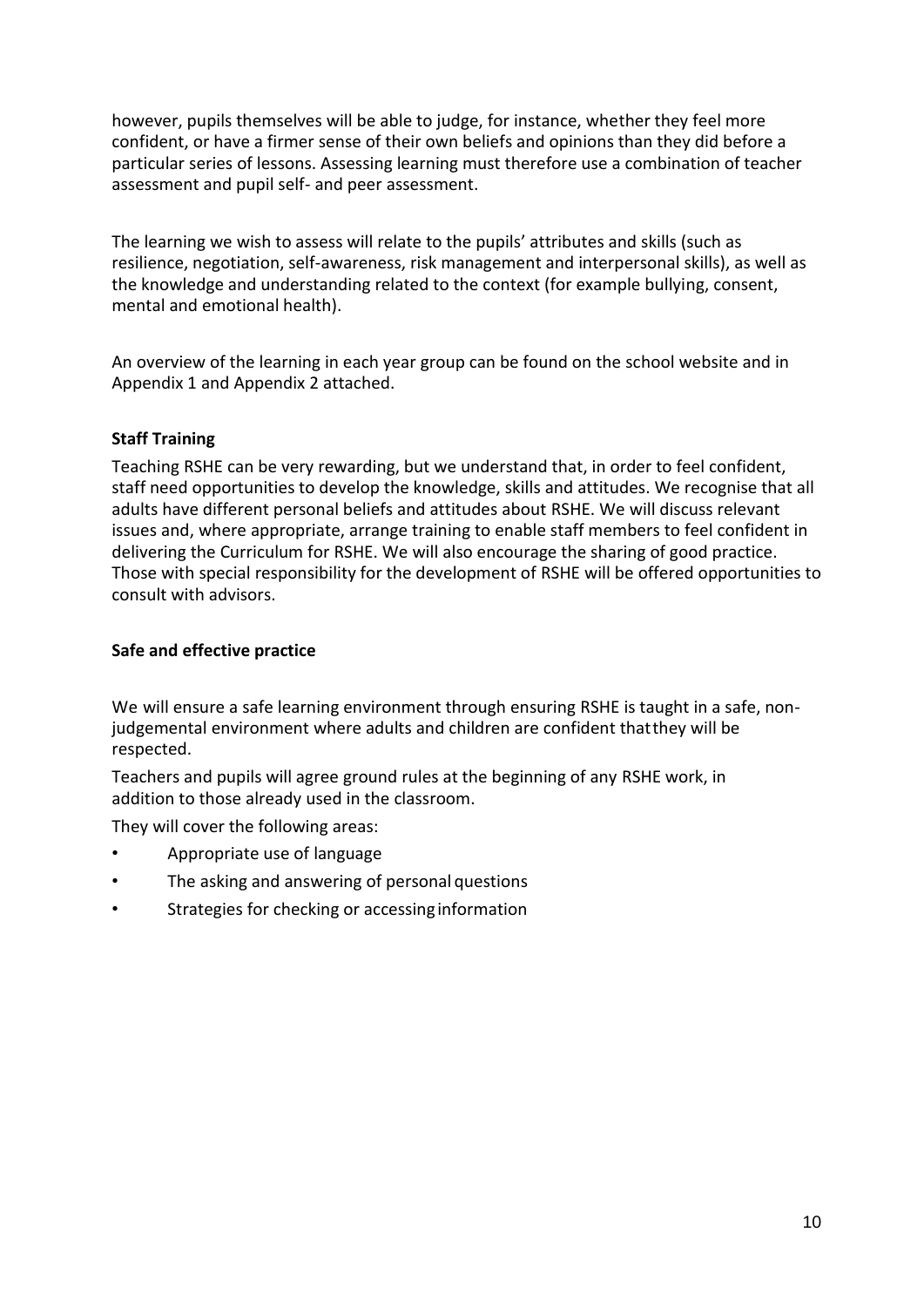In order to protect children's privacy, we will employ teaching and learning strategies known as distancing techniques, which will enable them to discuss issues without disclosing personal experience. For example, we will use fiction, puppets, case studies, role-play, videos, and theatre in education to enable children to share ideas and opinions and to practise their decision-making skills in a safe learning environment.

We acknowledge that sensitive and potentially difficult issues will arise in RSHE as children will naturally share information and ask questions. When spontaneous discussion arises, it will be guided in a way which reflects the stated school aims and curriculum content for RSHE. As a first principle we will answer questions relating to the taught planned curriculum for that age group to the whole class. We will answer questions relating to areas beyond the taught planned curriculum for that age group, in a sensitive and age appropriate way only to the child or children who have asked the question, where appropriate in consultation with a child's parent. If a member of staff is uncertain about the answer to a question, or indeed whether they wish to answer it they will seek guidance from the PSHE leader.

When answering questions, we shall ensure that sharing personal information by adults, pupils or their families is discouraged. Where a question or comment from a pupil in the classroom indicates the possibility of abuse, teachers will pass this information to the designated person for child protection in line with school policy.

We encourage other valued members of the community to work with us to provide advice and support to the children with regard to relationship and health education. In particular, members of the local health authority, such as the school nurse and other health professionals, and our local community police officer, can give us valuable support with our RSHE programme. Wewill follow this Code of Practice when working with visitors:

- The care and management of pupils is the responsibility of theschool at all times.
- In class teaching situations, visitors will not be asked to work alone with pupils, but will be supported by a member of staff.
- The school will know whether visitors are DBS checked and arrangements will be made to accompany them asappropriate.
- All visitors will be made aware of the content and principles ofthis Policy, prior to their visit.
- All lessons will be planned in direct liaison with the PSHE Co- ordinator/Class teacher, taking account of the age and needs ofthe group and the context of the work within the RSHE programme.
- Visitors will be reminded that, whilst contributing to RSHE in aclassroom setting, they must adhere to the same confidentiality code as staff members.
- Any resources which a visitor wishes to use or distribute will be discussed and agreed with the PSHE Co-ordinator/Class Teacher beforehand.
- The contributions of visitors will be regularly monitored andevaluated.

Pupils will be able to raise questions anonymously by utilising question boxes in class All staff teaching RSHE will be supported by advice from the professional body, PSHE Association and through planned CPD. Teachers will see advice from the PSHE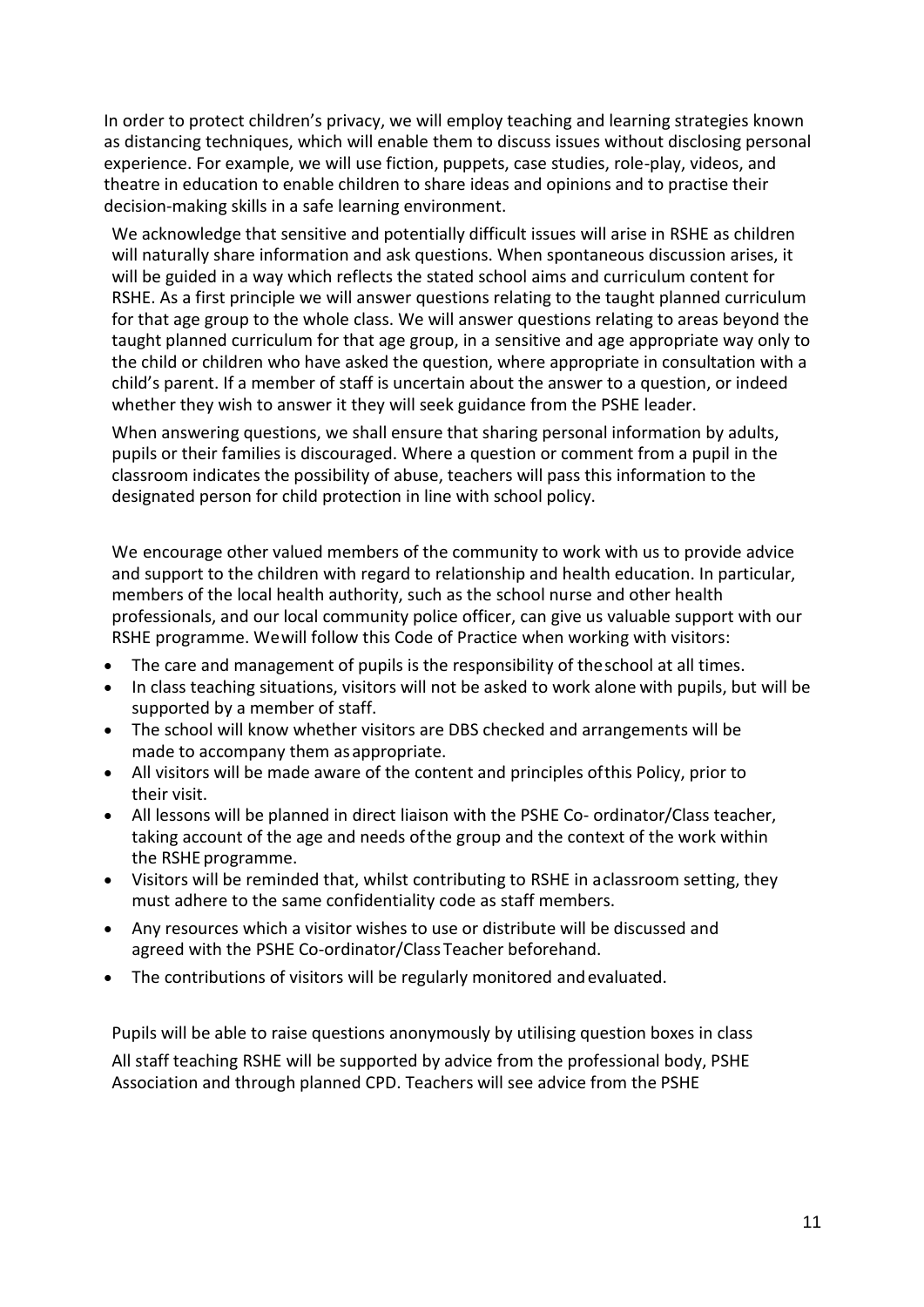leader or a senior leader in school if they have any questions relating to curriculum content or the delivery within lessons

#### **Safeguarding**

Our RSHE programme is one of the most important ways we act on our responsibility to safeguard and protect our children, as set out in our Safeguarding/Child Protection policy. We also refer to guidance from the government and expert organisations on specific safeguarding issues, which are relevant to our cohort of children, as listed in *Keeping Children Safe in Education*. To safeguard children effectively it is vital that opportunities are created in the curriculum to teach about healthy behaviour, caring relationships, online safety and when and how to get help. At our school we encourage children to develop skills in these areas so that they are equipped with strategies to help themselves in preventing or reporting harm or abuse.

Teachers are aware that effective RSHE, which brings an understanding of what is and what is not appropriate in a relationship, can lead to a disclosure of a child protection issue. Where a concern or disclosure is raised teachers or other adults working with the child will consult with the designated safeguarding lead and in his or her absence their deputy safeguarding lead. Staff will respond in a similar way if a child indicates that they may have been a victim of any other type of abuse, including FGM. Staff should be familiar with the specific procedures relating to the reporting of FGM (see our Child Protection Policy). The Designated Safeguarding Lead will then deal with the matter in consultation with other social, health and education professionals, in accordance with statutory safeguarding procedures. Protocols identified in the school safeguarding policy will be followed.

Visitors/external agencies which support the delivery of RSHE will be required to inform the designated safeguarding lead or deputy in accordance with the school policy

The protocol for inviting visitors into lessons:

- Prior to the commencement of any visit, visitors will be given a copy of the schools safeguarding policy and protocol for reporting disclosures
- All visitors will be given a copy of the RSHE policy

#### **Engaging Stakeholders**

The school acknowledges that the primary role in children's RSHE lies with parents and carers. We therefore wish to build a positive and supporting relationship with the parents of children at our school, through mutual understanding, trust and cooperation.

Parents will be informed about the policy through consultation, information meetings and through written correspondence.

The policy will be available to parents through the school website

We are committed to working with parents and carers by holding information sessions, providing workshops for parents to enable them to be confident to answer their children's questions and through signposting via targeted support in school or through the school website, to other resources to support them at home.

We work closely with parents to ensure that they are fully aware of what is being taught. As part of our whole school approach to RSHE, Parent Information sessions and opportunities for parents to view the materials and resources used will be held.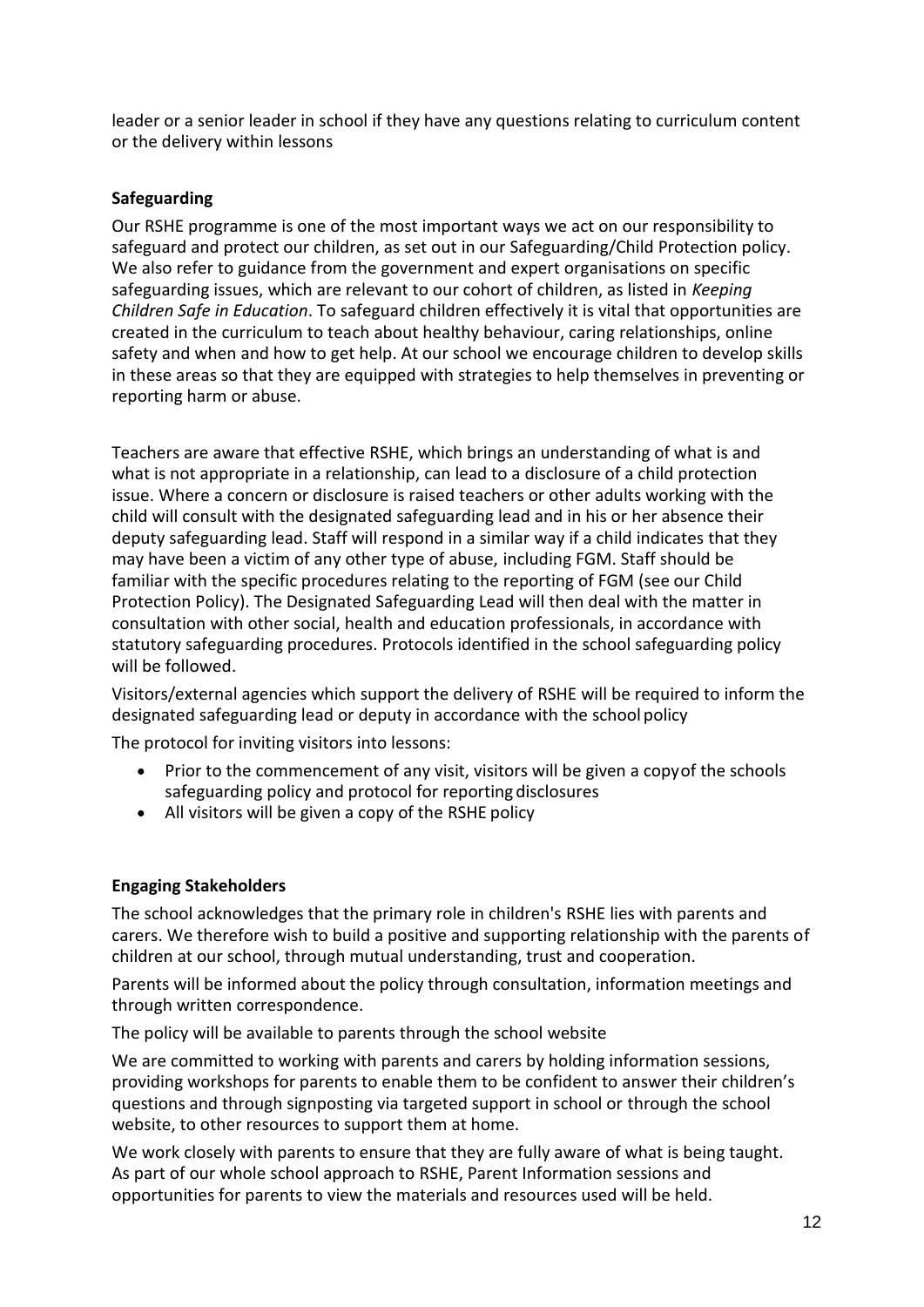Each year these sessions will be repeated to ensure all new parents are fully aware of the school curriculum.

We will notify parents when Relationships, Sex and Health Education will be taught, by written communication and through the sharing of our curriculum coverage plans.

From September 2020 Parents/carers do not have the right to withdraw their children from relationship or health content.

**We acknowledge that parents have the right to withdraw their children from all or part of the sex education taught in the school except for those parts included in the statutory National Curriculum: all children are expected to learn the content of the national science curriculum (see Appendix 1). Parents are encouraged to establish exactly what is covered in the lessons relevant to their child's year group and discuss any concerns about lesson content with staff at the earliest opportunity.**

If a parent wishes their child to be withdrawn from any part of our sex education lessons, they should discuss this first with the Head Teacher, make it clear which aspects of the programme they do not wish their child to participate in and confirm their request in writing. The school always complies with the wishes of parents in this regard that is not part of statutory NC Science.

If a parent/carer requests that their child be removed from sex education, we will arrange for the child to be educated in another class who are not participating in the lesson and provide support by giving the parent access to the materials.

This Policy describes the governors' views on how RSHE will be delivered in addition to requirements of the National Curriculum.

It is the responsibility of the governors to ensure, through consultation, that the RSHE Policy reflects consideration of the views of parents of our community. It is the responsibility of governors to ensure that the Policy is made available to parents.

In order to facilitate this process, the RSHE Policy will appear annually on the agenda of a governors' meeting. The Policy will be made available for parents/carers on the school website and a link governor with responsibility for safeguarding (to include RSHE) will be nominated.

Pupil voice will be used to review and tailor our RSHE programme to match the different needs of pupils.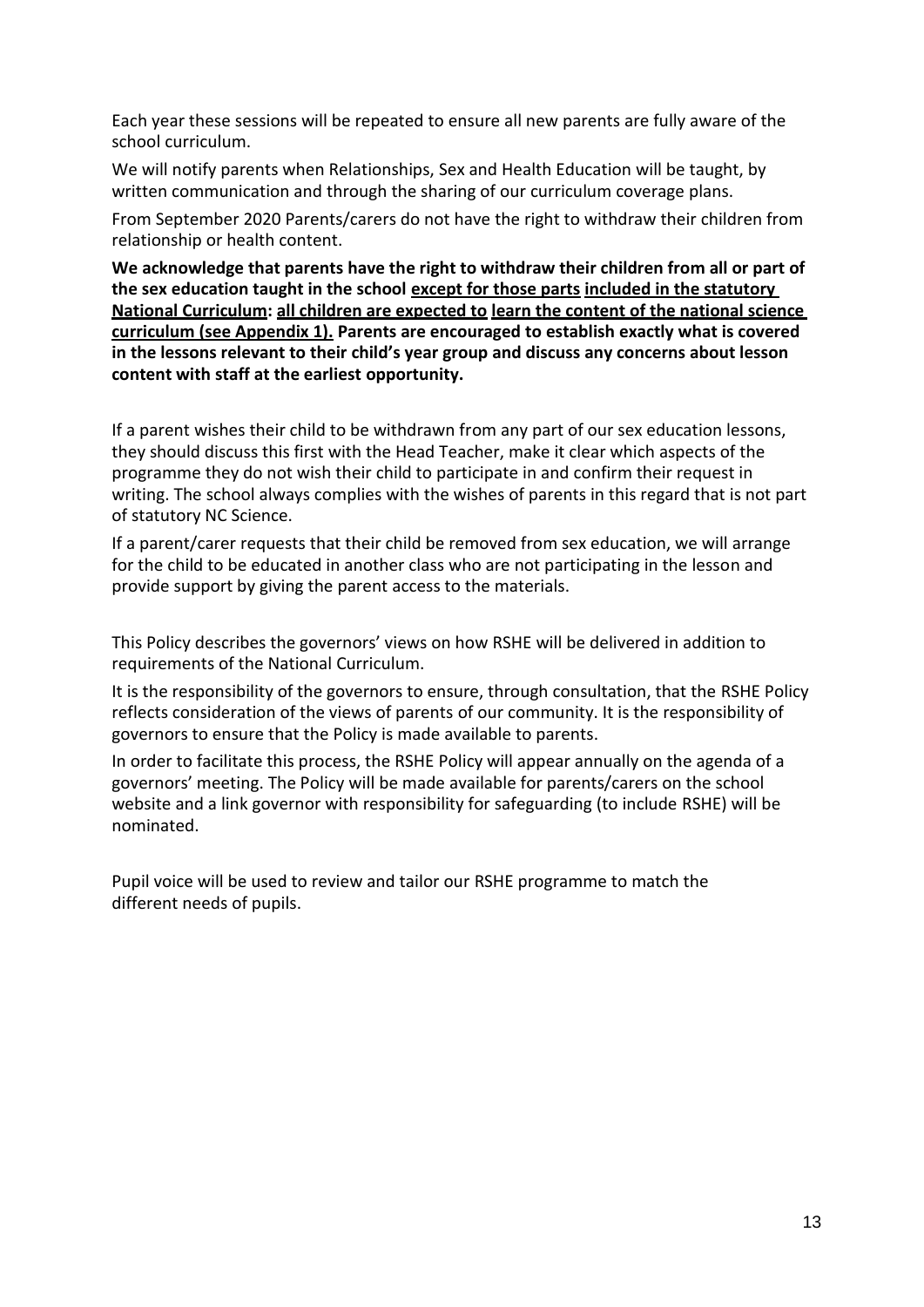#### **Monitoring, reporting and evaluation**

Teachers will critically reflect on their work in delivering RSHE through the evaluation of lessons, discussion with senior leaders and through monitoring activities led by the PSHE leader.

We will involve children in the evaluation and development of their RSHE in ways appropriate to their age.

- We will refer to local/countywide/national data
- We will engage the children in assessment activities to establish their development needs, for example 'Draw and Write' activities
- We will encourage children to ask questions as they arise by providing anonymous question boxes.
- Wewill ask children to reflect on their learning and set goals for future learning.
- We will consult children (e.g. through School Council) about their perception of the strengths of our RSHE programme and the areas tobe further developed.

The governing body or trustees are responsible for monitoring the delivery of our RSHE policy. Governors give due consideration to any comments from parents about the RSHE programme, and require the Head Teacher to keep a written record of parents' comments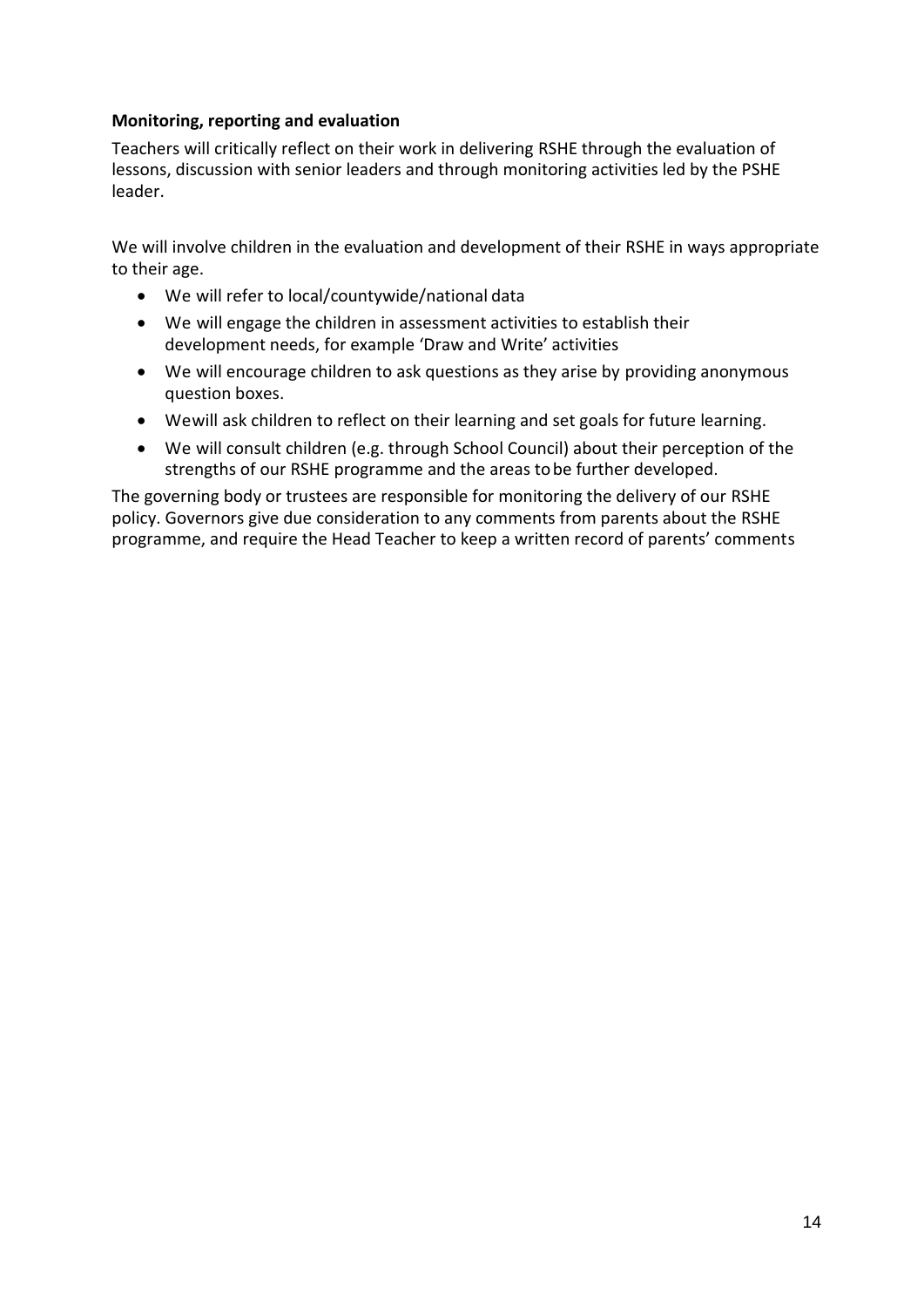#### **Appendix 1 RSHE Elements of the National Science Curriculum**

#### **Key Stage 1 (age 5-7 years)**

#### **Year 1 pupils should be taught to:**

• identify, name, draw and label the basic parts of the human body and say which part of the body is associated with each sense

#### **Year 2 pupils should be taught to:**

- notice that animals, including humans, have offspring which grow intoadults
- describe the importance for humans of exercise, eating the right amountsof different types of food, and hygiene

#### **Notes and guidance**

They should also be introduced to the processes of reproduction and growth in animals. The focus at this stage should be on questions that help pupils to recognise growth; they should not be expected to understand how reproduction occurs.

The following examples might be used: egg, chick, chicken; egg, caterpillar, pupa, butterfly; spawn, tadpole, frog; lamb, sheep. Growing into adults can include reference to baby, toddler, child, teenager, adult.

#### **Key Stage 2 (age 7-11 years)**

#### **Year 5 pupils should be taught to:**

- describe the life process of reproduction in some plants and animals
- describe the changes as humans develop to old age

#### **Notes and guidance**

Pupils should find out about different types of reproduction, including sexual and asexual reproduction in plants, and sexual reproduction in animals.

They might try to grow new plants from different parts of the parent plant, for example, seeds, stem and root cuttings, tubers, bulbs. They might observe changes in an animal over a period of time (for example, by hatching and rearing chicks), comparing how different animals reproduce and grow.

Pupils should draw a timeline to indicate stages in the growth and development of humans. They should learn about the changes experienced in puberty. Pupils could work scientifically by researching the gestation periods of other animals and comparing them with humans; by finding out and recording the length and mass of a baby as it grows.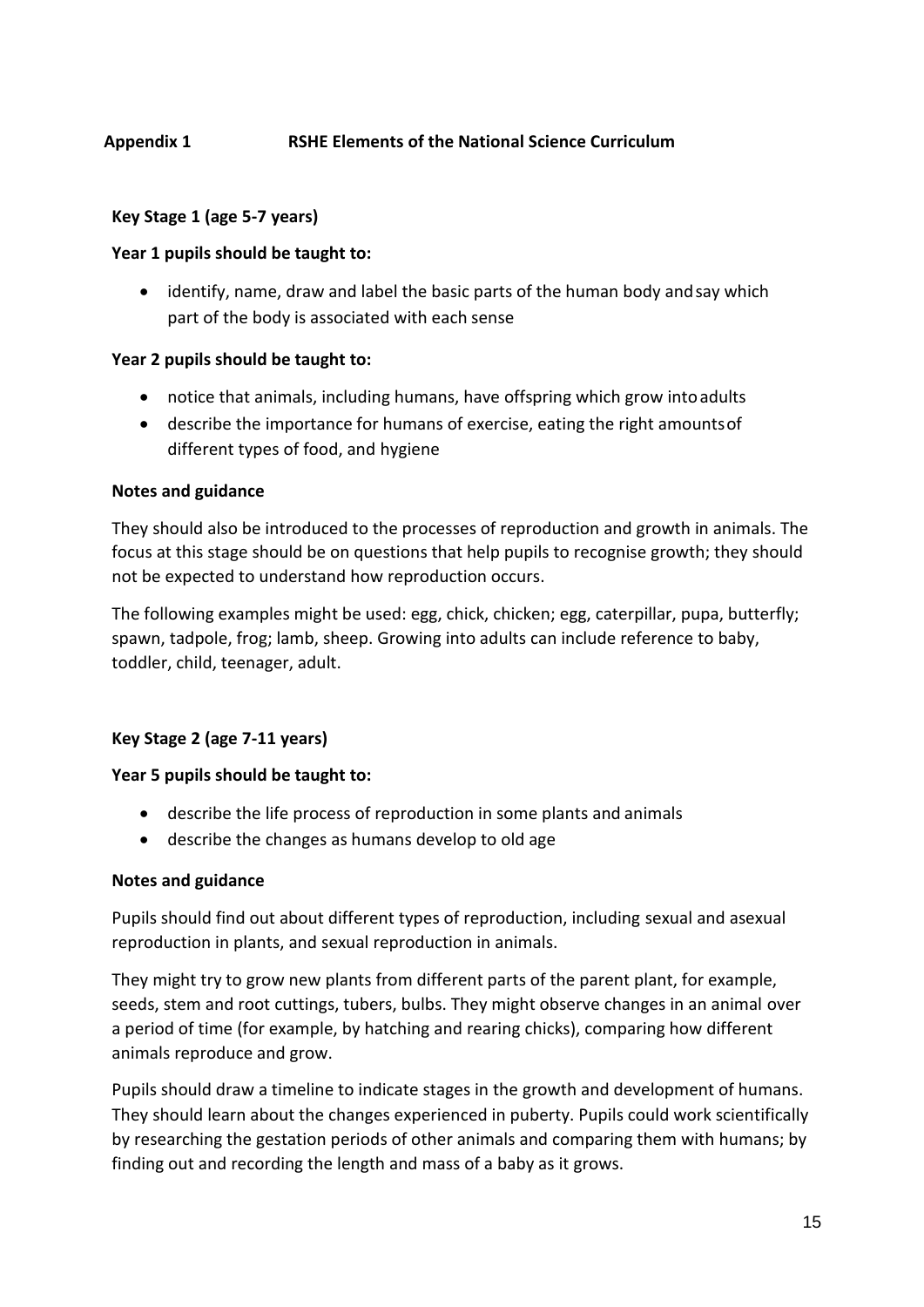#### **Year 6 pupils should be taught to:**

recognise that living things produce offspring of the same kind, but normally offspring vary and are not identical to their parents

recognise the impact of diet, exercise, drugs and lifestyle on the way their bodies function

#### **Notes and guidance**

Pupils should learn how to keep their bodies healthy and how their bodies might be damaged – including how some drugs and other substances can be harmful to the human body.

They should be introduced to the idea that characteristics are passed from parentsto their offspring, for instance by considering different breeds of dogs, and what happens when, for example, Labradors are crossed with poodles. They should also appreciate that variation in offspring over time can make animals more or less able to survive in particular environments, for example, by exploring how giraffes' necks got longer, or the development of insulating fur on the arctic fox. Pupils might find out about the work of palaeontologists such as Mary Anning and about how Charles Darwin and Alfred Wallace developed their ideas on evolution. Note: At this stage, pupils are not expected to understand how genes and chromosomes work.

'The programmes of study for science are set out year-by-year for key stages 1 and 2. Schools are, however, only required to teach the relevant programme of study by the end of the key stage. Within each key stage, schools therefore have the flexibility to introduce content earlier or later than set out in the programme of study. In addition, schools can introduce key stage content during an earlier key stage if appropriate. All schools are also required to set out their school curriculum for science on a year-by-year basis and make this information available online.'

Department for Education, September 2013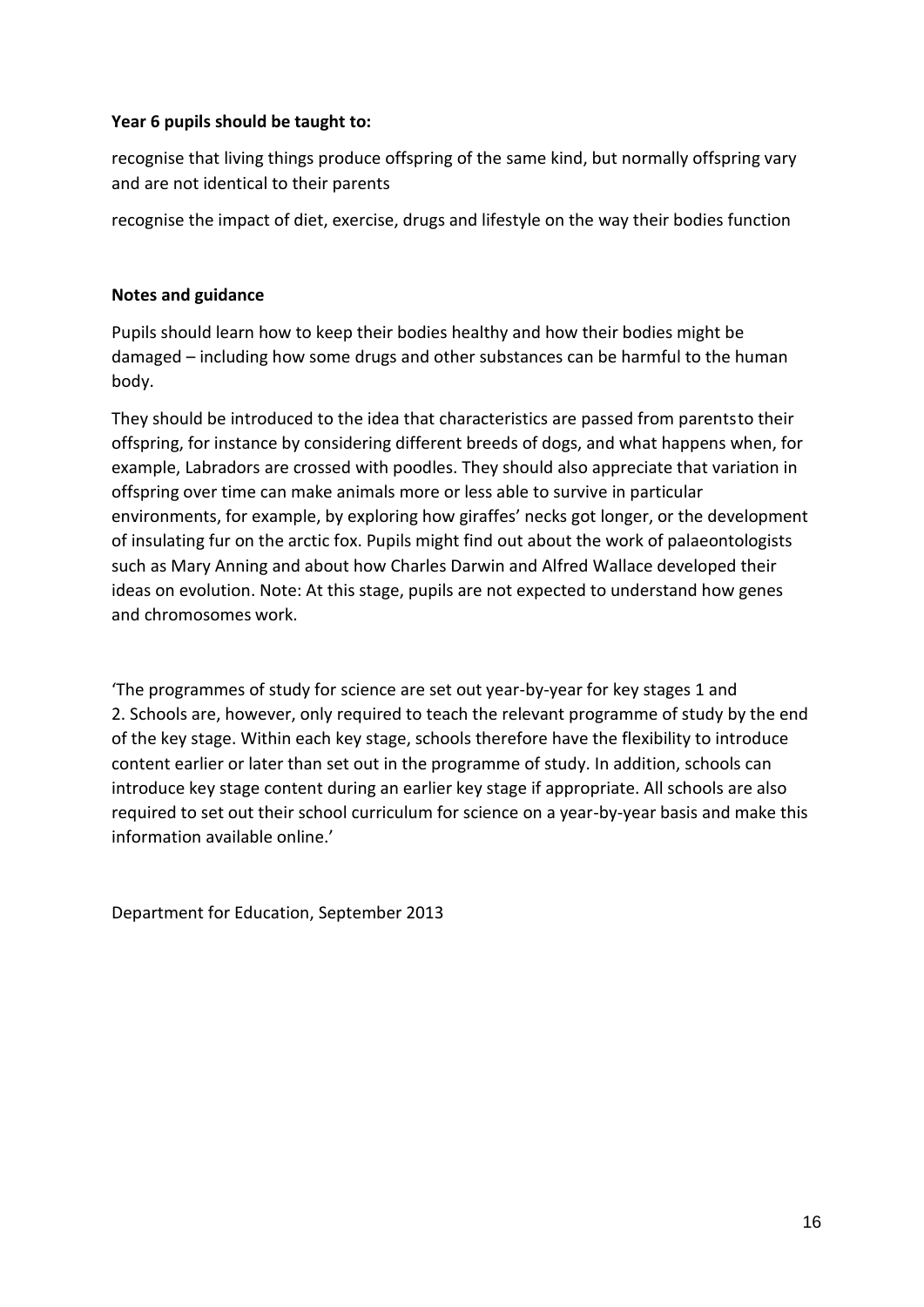## **Rushey Mead Primary School: PSHE School Overview**

|                            | <b>Autumn Term</b>                                                                                                 |                                                                                                                                          |                                                                                                                                            |                                                                                                                                               | <b>Spring Term</b>                                                                                                    |                                                                                                                                     |                                                                                                                       | <b>Summer Term</b>                                                                                                                                                    |                                                                                                                                                                                      |                                                                                                                              |                                   |                                                                                                                                                                                     |
|----------------------------|--------------------------------------------------------------------------------------------------------------------|------------------------------------------------------------------------------------------------------------------------------------------|--------------------------------------------------------------------------------------------------------------------------------------------|-----------------------------------------------------------------------------------------------------------------------------------------------|-----------------------------------------------------------------------------------------------------------------------|-------------------------------------------------------------------------------------------------------------------------------------|-----------------------------------------------------------------------------------------------------------------------|-----------------------------------------------------------------------------------------------------------------------------------------------------------------------|--------------------------------------------------------------------------------------------------------------------------------------------------------------------------------------|------------------------------------------------------------------------------------------------------------------------------|-----------------------------------|-------------------------------------------------------------------------------------------------------------------------------------------------------------------------------------|
| Core<br><b>Themes</b><br>÷ |                                                                                                                    |                                                                                                                                          | Core Theme 1: Health and Wellbeing                                                                                                         |                                                                                                                                               |                                                                                                                       |                                                                                                                                     | <b>Core Theme 2: Relationships</b>                                                                                    |                                                                                                                                                                       | Core Theme 3: Living in the wider world                                                                                                                                              |                                                                                                                              |                                   |                                                                                                                                                                                     |
|                            |                                                                                                                    | Autumn 1                                                                                                                                 |                                                                                                                                            | Autumn 2                                                                                                                                      | Spring 1<br><b>Spring 2</b>                                                                                           |                                                                                                                                     |                                                                                                                       | Summer 1                                                                                                                                                              |                                                                                                                                                                                      |                                                                                                                              | <b>Summer 2</b>                   |                                                                                                                                                                                     |
| <b>Strands</b>             | <b>No</b><br>Out<br><b>Siders</b>                                                                                  | <b>Physical</b>                                                                                                                          | <b>No</b><br>Out<br><b>Siders</b>                                                                                                          | <b>Relation</b><br>ships                                                                                                                      | <b>No</b><br>Out<br><b>Siders</b>                                                                                     | <b>Social</b>                                                                                                                       | <b>No</b><br>Out<br><b>Siders</b>                                                                                     | <b>Emotional</b>                                                                                                                                                      | <b>No</b><br>Out<br><b>Siders</b>                                                                                                                                                    | <b>Economic</b><br>Wellbeing                                                                                                 | <b>No</b><br>Out<br><b>Siders</b> | Being a<br><b>Responsibl</b><br><b>Citizen</b>                                                                                                                                      |
| <b>EYFS</b>                | <b>The Family</b><br>Book by<br><b>Todd Parr</b><br>LO: To<br>understand<br>that all<br>families are<br>different. | Experiment<br>with different<br>ways of<br>moving and<br>negotiate<br>space<br>successfully<br>Key question:<br>What ways<br>can I move? | <b>You Choose</b><br>by Nick<br>Sharratt &<br>Pippa<br>Goodheart<br>LO: To say<br>what I think.                                            | Initiating<br>conversations<br>and taking<br>into account<br>what others<br>say.<br><b>Key Question:</b><br>How can I be<br>a good<br>friend? | Mommy,<br><b>Mamma and</b><br>Me by<br>Leslea<br>Newman<br>and Carol<br>Thompson<br>LO: To<br>celebrate my<br>family. | Confident in<br>speaking to<br>others and<br>our own<br>needs, wants<br>and opinions.<br><b>Key Question:</b><br>What do I<br>like? | <b>Blue</b><br>Chameleon<br>by Emily<br>Gravett<br>LO: To make<br>friends with<br>someone<br>different                | Describing<br>ourselves in<br>positive terms<br>and<br>understandin<br>g that our<br>actions affect<br>other people.<br><b>Key Question:</b><br>What am I<br>good at? | <b>Red</b><br><b>Rockets</b><br>and<br><b>Rainbow</b><br>Jelly by Sue<br>Heap and<br><b>Nick Sharratt</b><br>LO: To<br>understand<br>that it's OK<br>to like<br>different<br>things. | Understand<br>the concept<br>and value of<br>money<br><b>Key Question:</b><br>Why do we<br>have money?                       | N/A                               | Understand<br>that people<br>and<br>themselves in<br>the<br>community<br>have an<br>impact on the<br>area they live<br>in.<br><b>Key Question:</b><br>What do you<br>do for others? |
| Y1                         | <b>Elmer</b> by<br>David<br>McKee<br>LO: To like<br>the way I<br>am.                                               | Keeping safe<br>And healthy<br><b>Key Question:</b><br>How can I be<br>Healthy?                                                          | <b>Ten Little</b><br><b>Pirates by</b><br><b>Mike</b><br><b>Brownlow</b><br>and Simon<br>Rickerty<br>LO: To play<br>with boys<br>and girls | Growing and<br>Caring for<br><b>Ourselves</b><br><b>Key Question:</b><br>How do I<br>feel?                                                    | That's not<br>how you do<br>it by Ariane<br>Hofman-<br>Maniyar<br>LO: To<br>accept<br>people are<br>different         | Beginning to<br>Understand<br>me and<br>others<br><b>Key Question:</b><br><b>What makes</b><br>us special?                          | Max the<br>Champion<br>by S.<br>Stockdale<br>LO: To<br>understand<br>that our<br>bodies work<br>in different<br>ways. | Knowing what<br>to do<br>Key<br>Question:<br>How do we<br>keep safe?                                                                                                  | My World,<br><b>your World</b><br>by Melanie<br>Walsh<br>LO: To<br>understand<br>that we<br>share the<br>word with<br>lots of<br>people                                              | Learning<br><b>About Money</b><br><b>Key Question:</b><br>Where<br>money comes<br>from and how<br>we can keep<br>money safe? | N/A                               | <b>Taking Part</b><br><b>And Belonging</b><br><b>Key</b><br>Question:<br>What do<br>you love<br>about<br>yourself - A<br>talent or<br>skill, the<br>way you<br>behave etc.          |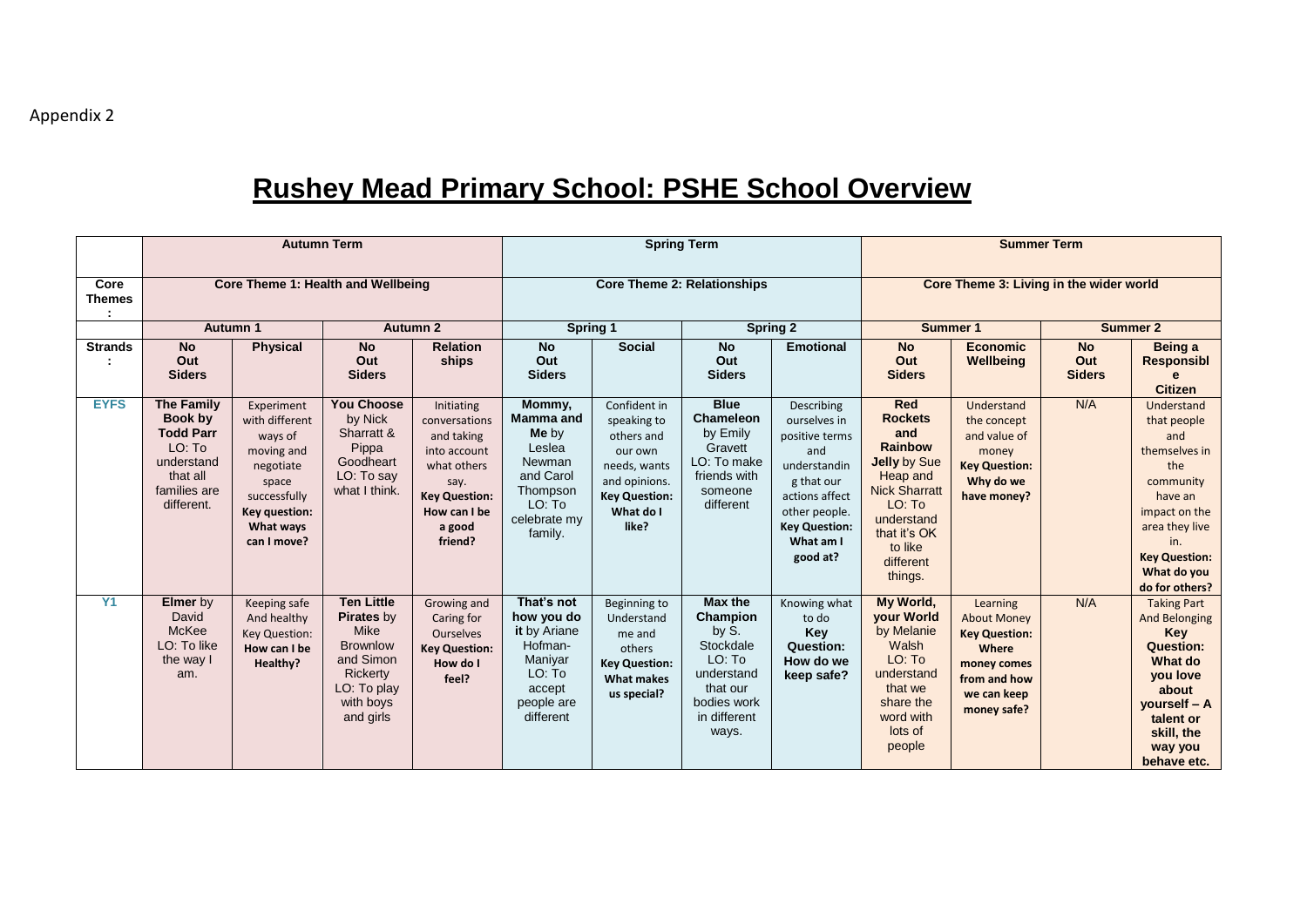| Y <sub>2</sub>                            | <b>The Great</b><br>big book of<br>families by<br>M. Hoffman<br>LO: To<br>understand<br>what<br>diversity is | Keeping<br>myself<br>healthy<br><b>Key Question:</b><br>What is<br>healthy<br>eating?                                                | <b>The First</b><br>Slodge by<br>Jeanne<br><b>Willis</b><br>LO: To<br>understand<br>how we<br>share the<br>world<br><b>Autumn Term</b> | <b>Differences</b><br>Key<br><b>Question:</b><br>How do we<br>show our<br>feelings?                                  | <b>The Odd</b><br>Egg by<br>Emily<br>Gravett<br>LO: To<br>understand<br>what makes<br>someone<br>feel proud | Others and<br>me in my<br>class<br><b>Key Question:</b><br>How do<br>others in my<br>class see me?<br><b>Spring Term</b> | What the<br><b>Jackdaw</b><br>saw by Julia<br>Donaldson<br>and Nick<br>Sharratt<br>LO: To feel<br>proud of<br>being<br>different                 | Developing<br>Confidence<br>Key<br><b>Question:</b><br>How do you<br>achieve<br>your<br>potential<br>and have<br>positive<br>relationship<br>$s$ ? | <b>Blown</b><br>Away by<br>Rob<br><b>Biddulph</b><br>LO: To be<br>able to work<br>with<br>everyone in<br>my class | <b>Keeping</b><br><b>Money Safe</b><br><b>Key Question:</b><br>How can we<br>keep money<br>safe?                  | N/A<br><b>Summer Term</b>                             | <b>Rights and</b><br>Responsibiliti<br>es<br><b>Key Question:</b><br><b>What rights</b><br>and<br>responsibilitie<br>s do you have<br>to yourself<br>and others?         |
|-------------------------------------------|--------------------------------------------------------------------------------------------------------------|--------------------------------------------------------------------------------------------------------------------------------------|----------------------------------------------------------------------------------------------------------------------------------------|----------------------------------------------------------------------------------------------------------------------|-------------------------------------------------------------------------------------------------------------|--------------------------------------------------------------------------------------------------------------------------|--------------------------------------------------------------------------------------------------------------------------------------------------|----------------------------------------------------------------------------------------------------------------------------------------------------|-------------------------------------------------------------------------------------------------------------------|-------------------------------------------------------------------------------------------------------------------|-------------------------------------------------------|--------------------------------------------------------------------------------------------------------------------------------------------------------------------------|
| Core                                      |                                                                                                              |                                                                                                                                      | <b>Core Theme 1: Health and Wellbeing</b>                                                                                              |                                                                                                                      |                                                                                                             | <b>Core Theme 2: Relationships</b>                                                                                       |                                                                                                                                                  |                                                                                                                                                    |                                                                                                                   | Core Theme 3: Living in the wider world                                                                           |                                                       |                                                                                                                                                                          |
| <b>Themes</b><br>$\mathcal{I}_\mathrm{c}$ |                                                                                                              |                                                                                                                                      |                                                                                                                                        |                                                                                                                      |                                                                                                             |                                                                                                                          |                                                                                                                                                  |                                                                                                                                                    |                                                                                                                   |                                                                                                                   |                                                       |                                                                                                                                                                          |
|                                           |                                                                                                              | <b>Autumn 1</b>                                                                                                                      |                                                                                                                                        | <b>Autumn 2</b>                                                                                                      |                                                                                                             | Spring 1                                                                                                                 |                                                                                                                                                  | <b>Spring 2</b>                                                                                                                                    | Summer 1                                                                                                          |                                                                                                                   |                                                       | Summer 2                                                                                                                                                                 |
| <b>Strands</b><br>÷                       | $\overline{N}$<br>Out<br><b>Siders</b>                                                                       | <b>Physical</b>                                                                                                                      | <b>No</b><br>Out<br><b>Siders</b>                                                                                                      | <b>Relation</b><br>ships                                                                                             | <b>No</b><br>Out<br><b>Siders</b>                                                                           | <b>Social</b>                                                                                                            | <b>No</b><br>Out<br><b>Siders</b>                                                                                                                | <b>Emotional</b>                                                                                                                                   | <b>No</b><br>Out<br><b>Siders</b>                                                                                 | <b>Economic</b><br>Wellbeing                                                                                      | N <sub>o</sub><br>Out<br><b>Siders</b>                | Being a<br><b>Responsibl</b><br>$\mathbf{e}$<br><b>Citizen</b>                                                                                                           |
| Y3                                        | Big Bob,<br><b>Little Bob</b><br>by James<br>Howe<br>LO: To use<br>my pupil<br>voice                         | Safe and<br>healthy<br>at home,<br>school and<br>locally<br><b>Key Question:</b><br>How can I<br>improve my<br>healthy<br>lifestyle? | This is our<br>house by<br>Michael<br>Rosen<br>LO: To<br>understand<br>what<br>discrimination<br>means                                 | Valuing<br>differences<br>And keeping<br>safe<br><b>Key Question:</b><br><b>What things</b><br>make us<br>different? | Two<br><b>Monsters by</b><br>David<br>McKee<br>LO: To find a<br>solution to a<br>problem                    | Supporting<br>friends<br>And other<br>people<br><b>Key Question:</b><br>How can I be<br>a good<br>friend?                | <b>The Hueys</b><br>in the New<br>Jumper by<br>Oliver<br><b>Jeffers</b><br>LO: Use<br>strategies to<br>help<br>someone<br>who feels<br>different | More about<br>me<br>What can I<br>share about<br>me that is<br>new?                                                                                | Beegu by<br>Alexis<br>Deacon<br>LO: To be<br>welcoming                                                            | Let's Go<br>Shopping<br><b>Key Question:</b><br>How can I pay<br>for goods in a<br>range of<br>different<br>ways? | N/A                                                   | Diversity and<br>Society<br><b>Key Question:</b><br>What is my<br>place in<br>society in a<br>diverse<br>world?                                                          |
| <b>Y4</b>                                 | Dogs don't<br>do ballet by<br>A. Kemp and<br>S. Ogilvie<br>LO: To know<br>when to be<br>assertive            | Internet<br>Safety and<br>harm<br><b>Key Question:</b><br>How can I use<br>the internet<br>safely?                                   | King and<br>King by L.de<br>Hann and S.<br>Nijland<br>LO: To<br>understand<br>why people<br>choose to<br>get married                   | <b>Growing Up</b><br><b>Key Question:</b><br>How do we<br>grow and<br>change?                                        | The Way<br>back home<br>by Oliver<br><b>Jeffers</b><br>LO: To<br>overcome<br>language as<br>a barrier       | Who are<br>these people?<br><b>Key Question:</b><br><b>What makes</b><br>$\mathsf{a}$<br>community?                      | <b>The Flower</b><br>by John<br>Light<br>LO: To ask<br>questions                                                                                 | Taking more<br>control<br><b>Key Question:</b><br><b>What affects</b><br>my emotional<br>well-being?                                               | Red: A<br>crayon's story<br>by Michael<br>Hall<br>LO: To be who<br>you want to<br>be                              | Work and<br>Money<br><b>Key Question:</b><br><b>Where Does</b><br><b>Money Come</b><br>from?                      | N/A                                                   | The<br>Environment<br>and our Rights<br><b>Key Question:</b><br><b>What rules</b><br>for behaviour<br>can help to<br>establish a<br>safe and<br>positive<br>environment? |
| <b>Y5</b>                                 | Where the<br><b>Poppies</b><br><b>Now Grow</b><br>by H.                                                      | <b>Drug</b><br>Education<br><b>Key Question:</b><br>What are the                                                                     | <b>Rose</b><br><b>Blanche by</b><br>lan McEwan                                                                                         | Changes at<br>Puberty<br><b>Key Question:</b><br>How do our                                                          | How to heal<br>a broken<br>wing by Bob<br>Graham                                                            | Being strong<br><b>Key Question:</b><br>How do we<br>confidently                                                         | The cow<br>who<br>climbed a<br>tree by                                                                                                           | Moving on<br>with<br>Confidence<br>and                                                                                                             | N/A                                                                                                               | Let's Make<br>Money<br><b>Key Question:</b><br>Can I                                                              | <b>And Tango</b><br>make Three<br>by J.<br>Richardson | The Media<br>and Human<br><b>Rights</b><br><b>Key Question:</b>                                                                                                          |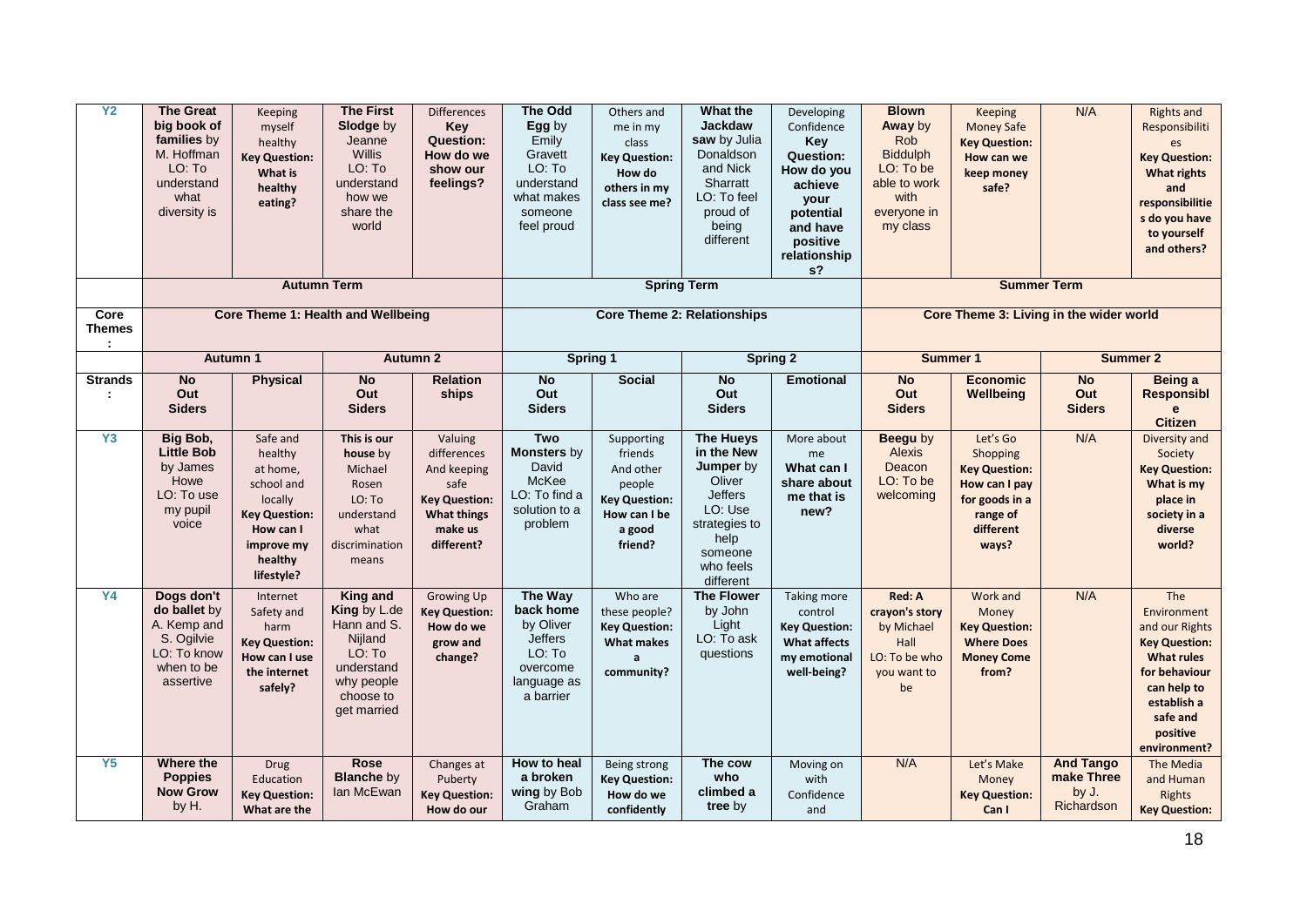|                | Robinson<br>and M.<br>Impey<br>LO: To learn<br>from our<br>past                                             | risks and<br>benefits of<br>using drugs?                                                                                                                                              | and R.<br>Innocenti<br>LO: To<br>justify my<br>actions                                             | bodies<br>change?                                                                                                                                                                                           | LO: To<br>recognise<br>when<br>someone<br>needs help                               | express our<br>thoughts and<br>feelings to<br>our peers                                                                                                | Gemma<br>Merino<br>LO: To<br>exchange<br>dialogue                                 | Clarity<br><b>Key Question:</b><br>What is the<br>role of the<br>media and<br>advertising in<br>portrayal of<br>images? |                                                                                                        | recognise the<br>value of<br>money and<br>understand<br>financial risks<br>associated<br>with the<br>internet. | and P.<br>Parnell<br>LO: To<br>accept<br>people who<br>are different<br>from me | Do I<br>understand<br>how the<br>media<br><b>influences</b><br>people's<br>choices and<br>decisions? |
|----------------|-------------------------------------------------------------------------------------------------------------|---------------------------------------------------------------------------------------------------------------------------------------------------------------------------------------|----------------------------------------------------------------------------------------------------|-------------------------------------------------------------------------------------------------------------------------------------------------------------------------------------------------------------|------------------------------------------------------------------------------------|--------------------------------------------------------------------------------------------------------------------------------------------------------|-----------------------------------------------------------------------------------|-------------------------------------------------------------------------------------------------------------------------|--------------------------------------------------------------------------------------------------------|----------------------------------------------------------------------------------------------------------------|---------------------------------------------------------------------------------|------------------------------------------------------------------------------------------------------|
| <b>Strands</b> | <b>No</b><br>Out<br><b>Siders</b>                                                                           | <b>Physical</b>                                                                                                                                                                       | <b>No</b><br>Out<br><b>Siders</b>                                                                  | <b>Relation</b><br>ships                                                                                                                                                                                    | <b>No</b><br>Out<br><b>Siders</b>                                                  | <b>Social</b>                                                                                                                                          | <b>No</b><br>Out<br><b>Siders</b>                                                 | <b>Emotional</b>                                                                                                        | <b>No</b><br>Out<br><b>Siders</b>                                                                      | <b>Economic</b><br>Wellbeing                                                                                   | <b>No</b><br>Out<br><b>Siders</b>                                               | Being a<br>Responsibl<br><b>Citizen</b>                                                              |
| <b>Y6</b>      | <b>My Princess</b><br>Boy by C.<br>Kilodavis<br>and S.<br><b>DeSimone</b><br>LO: To<br>promote<br>diversity | Safe and<br>healthy<br>In the future<br><b>Key Question:</b><br>How can we<br>keep<br>ourselves<br>safe and<br>healthy when<br>we move on<br>to secondary<br>school and<br>adulthood. | <b>The Thing</b><br>by Simon<br>Puttock and<br>Daniel<br>Egneus<br>LO: To<br>welcome<br>difference | Relationships<br>and<br>reproduction<br><b>Key Question:</b><br>What<br>constitutes a<br>positive,<br>healthy<br>relationship<br>and can I<br>describe the<br>life process of<br>reproduction<br>in humans. | The Island<br>by Armin<br>Greder<br>LO: To<br>challenge<br>the causes<br>of racism | Me and my<br>place in<br>The world<br><b>Key Question:</b><br>Do I have the<br>confidence in<br>having the<br>strategies to<br>thrive in the<br>future | Leaf by<br>Sandra<br>Dieckmann<br>LO: To<br>overcome<br>fears about<br>difference | Celebrate the<br>past and<br>welcome the<br>future                                                                      | <b>Dreams of</b><br><b>Freedom</b> by<br>Amnesty<br>International<br>LO: To<br>recognise<br>my freedom | Money in<br>My Future                                                                                          | N/A                                                                             | Democracy<br>and<br>Government                                                                       |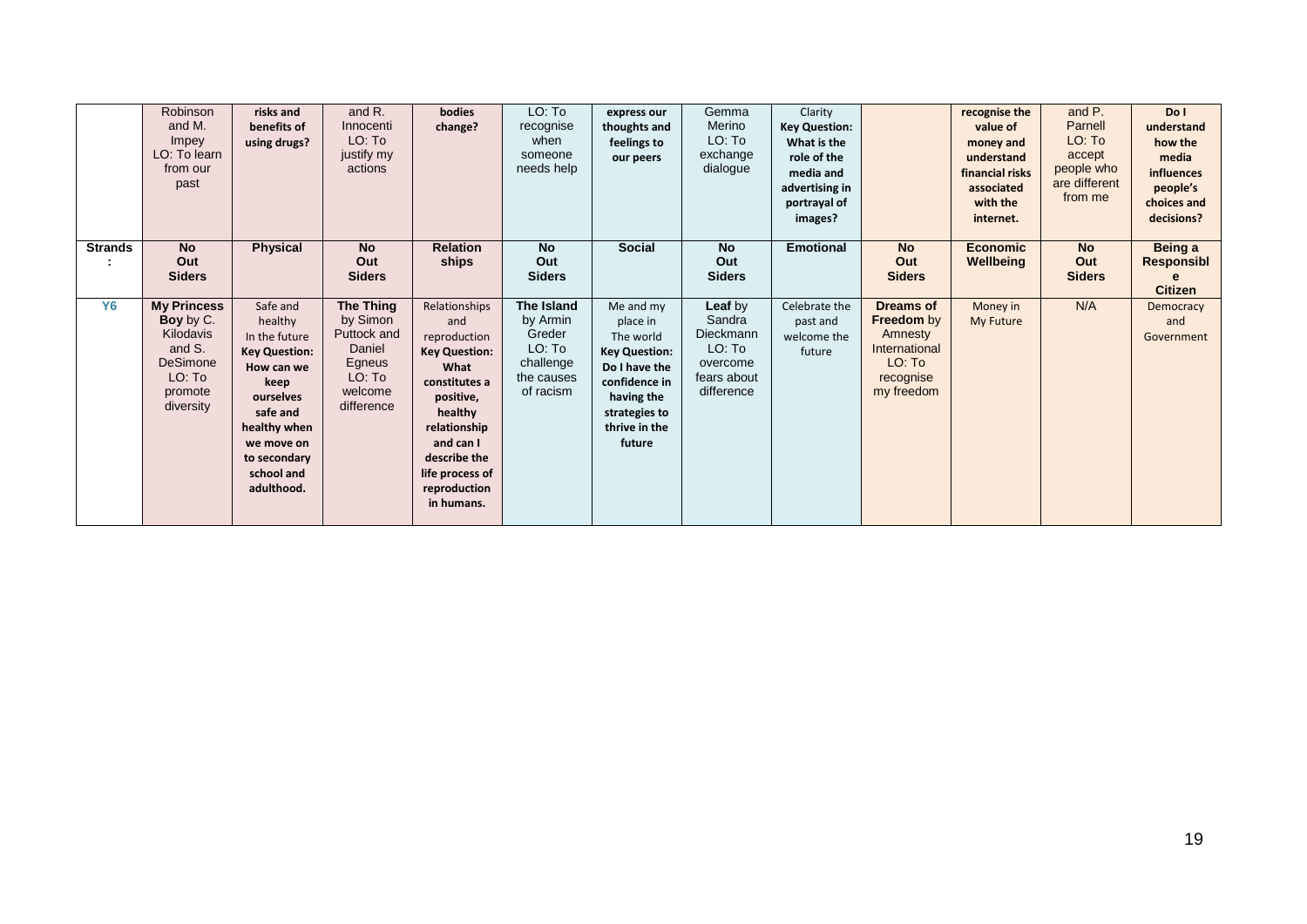

# **Sex Education Policy**

| <b>Policy Date:</b>                      |                             |                             |
|------------------------------------------|-----------------------------|-----------------------------|
| <b>Policy Review Date:</b>               | Headteacher<br>Debra Bailey | $\Rightarrow$ $\Rightarrow$ |
| <b>Ratified by Governing Body:</b>       |                             |                             |
| <b>Chair of Governors</b><br>Sue Welford | <b>Insert Signature</b>     |                             |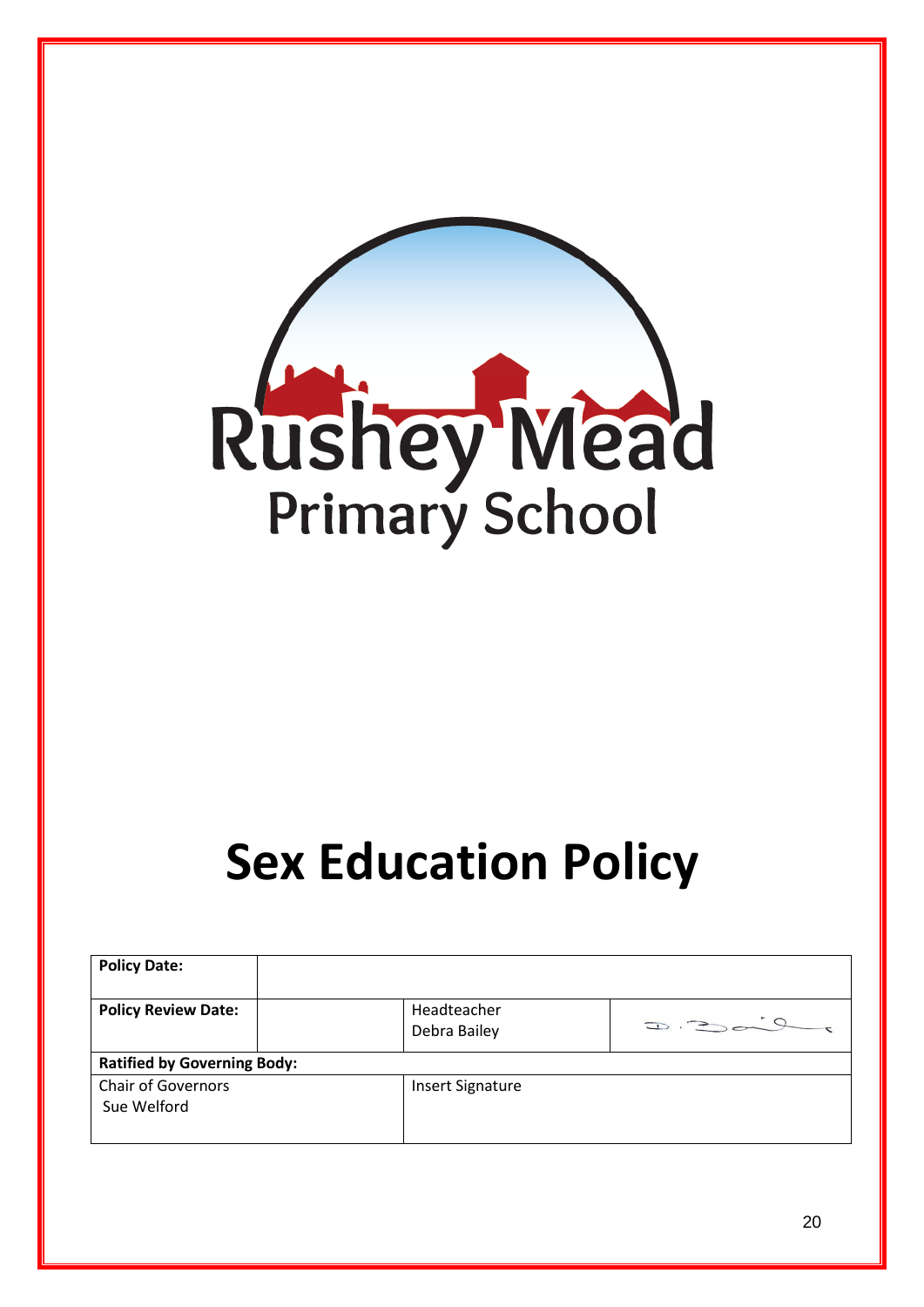The teaching of Sex Education at Rushey Mead Primary School, using an integrated and consistent approach, is an important aspect of pupils' education. Sex and relationship education includes supporting young people in developing self-confidence in preparing for physical and emotional changes into adulthood. We believe that the teaching of sex and relationships should be shared with parents and be mutually supportive and complementary. It promotes an understanding of the range of family types and other people who contribute to providing children with the care, love and support they need to grow and develop,

In this document, sex and relationships education relates to 'learning about physical, moral and emotional development.' It is about understanding the importance of family life, stable and loving relationships, respect, love and care and promoting the British value of tolerance. We do not use sex and relationships education as a means of promoting any form of sexual orientation.

The policy has been developed to ensure that staff and parents or carers are clear about the statutory requirements regarding sex and relationships education, and that the pupils receive their educational entitlement. Through implementation of this policy, the school will meet specific aspects of the legal and statutory requirements.

It is our intention that all children have the opportunity to experience a programme of sex education within our RSHE provision at a level which is appropriate for their age and physical development with differentiated provision if required.

#### **The Moral and Values Framework**

Sex and relationships education is required to be taught within a moral framework. Children will learn about moral values through all aspects of school life and in all curriculum areas, We aim to:

- help pupils develop sensitivity and respect for themselves and others;
- provide a friendly and caring environment in which children are able to ask questions and further their understanding;
- support pupils in taking responsibility for their actions and the consequences of their actions;
- provide equality of opportunity for all children in a caring community in which each individual is encouraged to make a valuable contribution.

#### **Aims of Sex Education**

Taking account of the age, maturity and needs of the pupils, sex education aims to:

- provide the knowledge and information to which all pupils are entitled;
- help children to develop feelings of self-respect, self-esteem, self -confidence, sympathy and empathy;
- provide the confidence to be participating members of society and to value themselves and others;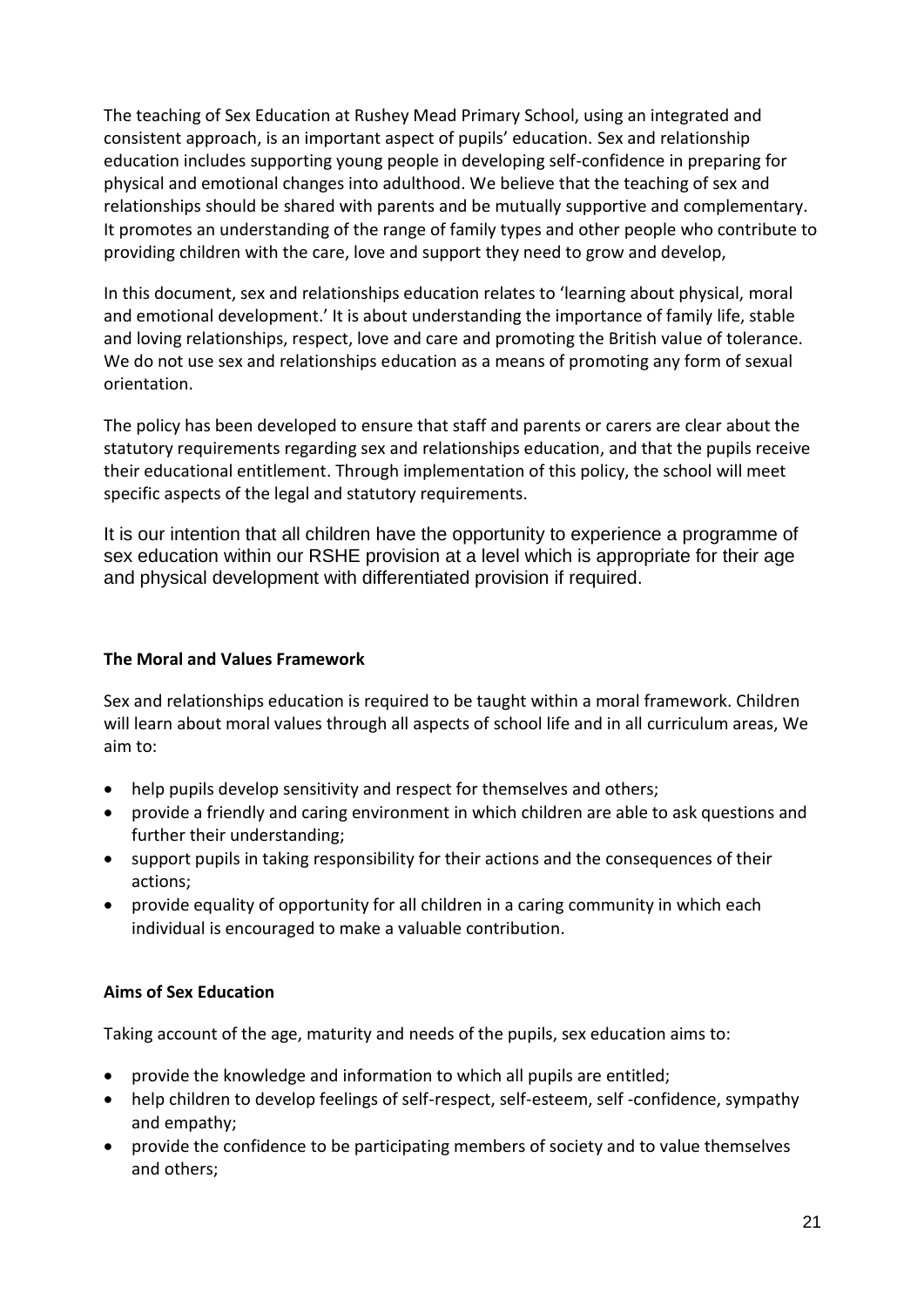- prepare pupils for puberty and encourage them to take responsibility for their own actions;
- give them an understanding of reproduction and sexual development;
- give them an understanding of the importance of health and hygiene;
- develop and use communication skills and assertiveness skills to cope with the influences of their peers and the media;
- respect and care for their bodies;
- answer pupils' questions honestly and sensitively referring the children to parents where appropriate; give them information on where individuals and families can get help and support.

#### **Context**

We teach sex education in the context of the school's aims and values framework. Whilst sex education in our school means that we give children information about sexual behaviour, we do this with an awareness of the moral code and values which underpin all work in school. In particular, we teach it with the beliefs that:

- It should be taught in the context of loving relationships and family life;
- It is part of a wider personal, social, spiritual and moral education process;
- children should be taught to have respect for their own bodies;
- children should learn about their responsibilities to others, and be aware of the consequences of sexual activity;
- it is important to build positive relationships with others, involving trust and respect;
- children need to learn the importance of self-control.

#### **Teaching and Learning including Delivery of the Curriculum**

We teach sex education discretely. However, some relationship aspects are covered through our PSHE curriculum, and some of the biological aspects are covered in Science. The curriculum for RSHE at Rushey Mead maps out lesson objectives for each year group. These themes progress as children move through the school. (Appendix 1 and 2)

#### **The Role of Parents**

The school is well aware that the primary role in children's sex education lies with parents and carers. We wish to build a positive and supporting relationship with the parents of children at our school through mutual understanding, trust and co-operation. In promoting this objective we:

- inform parents about the school's RSHE and Sex Education policies and practice;
- answer any questions that parents may have
- take seriously any issue that parents raise with teachers or governors about this policy or the arrangements for Sex and RSHE Education in the school.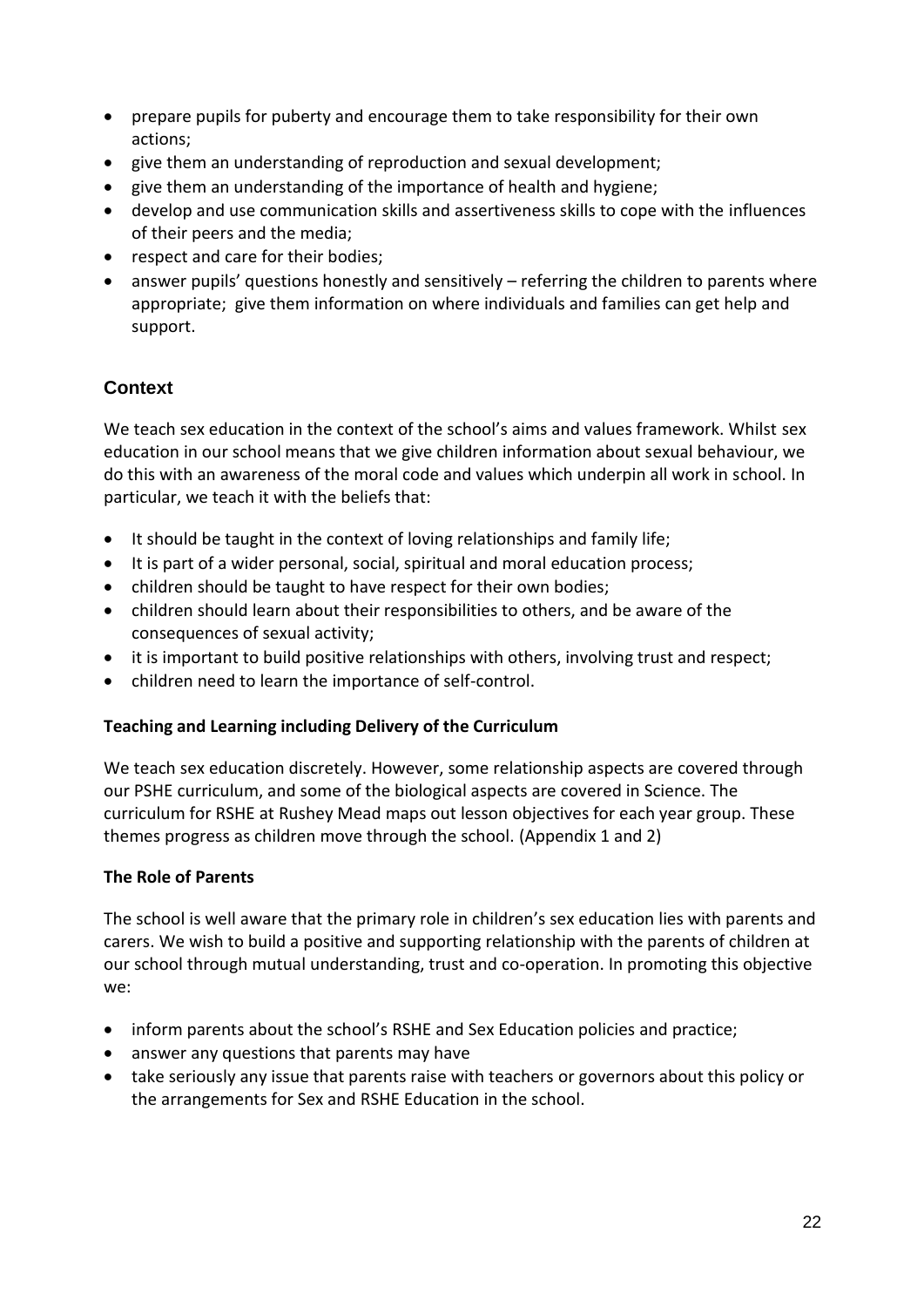#### **The Role of the Headteacher**

It is the responsibility of the headteacher to ensure that both staff and parents are informed about our Sex Education policy, and that the policy is implemented effectively. It is also the headteacher's responsibility to ensure that members of staff are given sufficient training, so that they can teach effectively and handle any difficult issues with sensitivity. The Headteacher monitors this policy on a regular basis and reports to governors on the effectiveness of the policy.

#### **The Role of the School and Other Members of the Community**

We encourage other valued members of the community to work with us to provide advice and support to the children with regard to health education. Health professionals are expected to work within the school's Sex Education policy and on the instructions of the headteacher.

#### **Confidentiality**

Teachers conduct sex education lessons in a sensitive manner and in confidence. Boys and girls will be taught in separate groups with a same sex tutor (ie: girls will be taught be a female teacher). However, if a child makes a reference to being involved, or likely to be involved in sexual activity, or indicates that they may have been a victim of abuse, this will be dealt with in line with our child protection policy.

#### **Answering Difficult Questions**

If a child asks an explicit or difficult question, the staff will use their professional judgement in deciding the best way to answer it. This may be through individual work or discussion with the child. If the staff member is concerned, they can refer to the headteacher who can discuss the matter with the parent, or follow other appropriate procedures. All Key Stage 2 classes have a ' Question box' in their classroom during the half term in which they are being taught sex education, so that they can ask questions anonymously.

#### **Procedures for Withdrawal of Pupils**

Parents and carers have the right to withdraw their child from sex education lessons, but not statutory science lessons. However, should you be considering such a step, first talk it through with your child and their class teacher, and then, if necessary, contact the headteacher.

#### **Children with Additional Needs**

It is up to the school to make sure that the needs of all pupils are met. This may mean additional support within lessons, small group or individual lessons and an adapting of resources to enable access. Parents may need to be consulted individually with regard to children with additional needs, especially if the pupil has a very low mental and or emotional age.

#### **Monitoring and Evaluating the Policy**

Teacher assessment will inform discussion about the successful implementation of the policy.